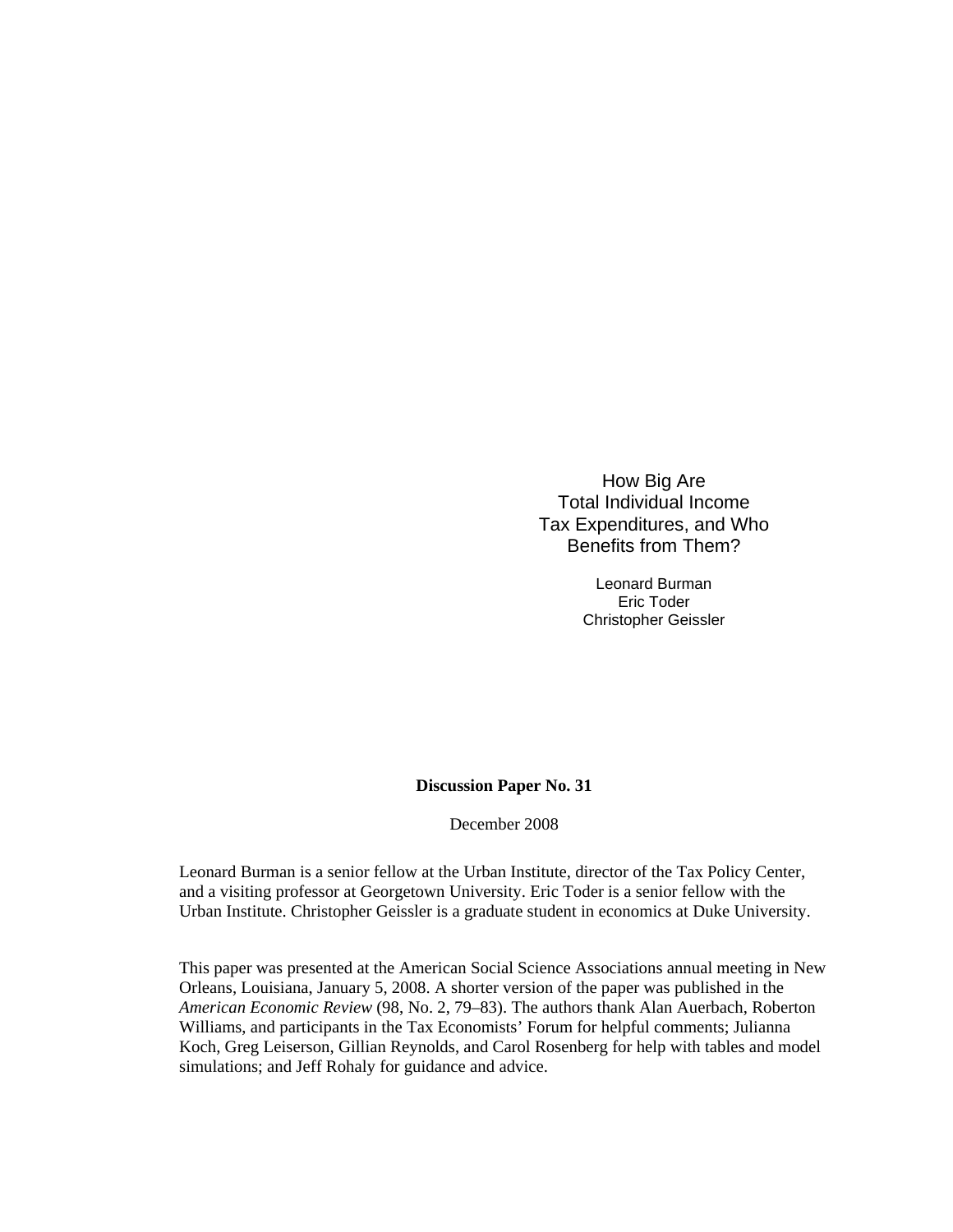# **The Urban–Brookings Tax Policy Center**

The Tax Policy Center (TPC) aims to clarify and analyze the nation's tax policy choices by providing timely and accessible facts, analyses, and commentary to policymakers, journalists, citizens and researchers. TPC's nationally recognized experts in tax, budget, and social policy carry out an integrated program of research and communication on four overarching issues: fair, simple and efficient taxation; long-term implications of tax policy choices; social policy in the tax code; and state tax issues.

Support for TPC comes from a generous consortium of funders, including the American Tax Policy Institute, the Annie E. Casey Foundation, the Brodie Price Fund of the Jewish Community Foundation of San Diego, the Charles Stewart Mott Foundation, the College Board, the Ford Foundation, the George Gund Foundation, the Lincoln Institute of Land Policy, the John D. and Catherine T. MacArthur Foundation, the Rockefeller Foundation, the Sandler Foundation, and the Stoneman Family Foundation, as well as several private and anonymous donors.

The views expressed are those of the authors and do not necessarily reflect those of the Urban Institute, the Brookings Institution, their boards of trustees, or their funders.

Publisher: The Urban Institute, 2100 M Street, N.W., Washington, DC 20037 Copyright © 2008 The Urban Institute Permission is granted for reproduction of this document, with attribution to the Urban Institute.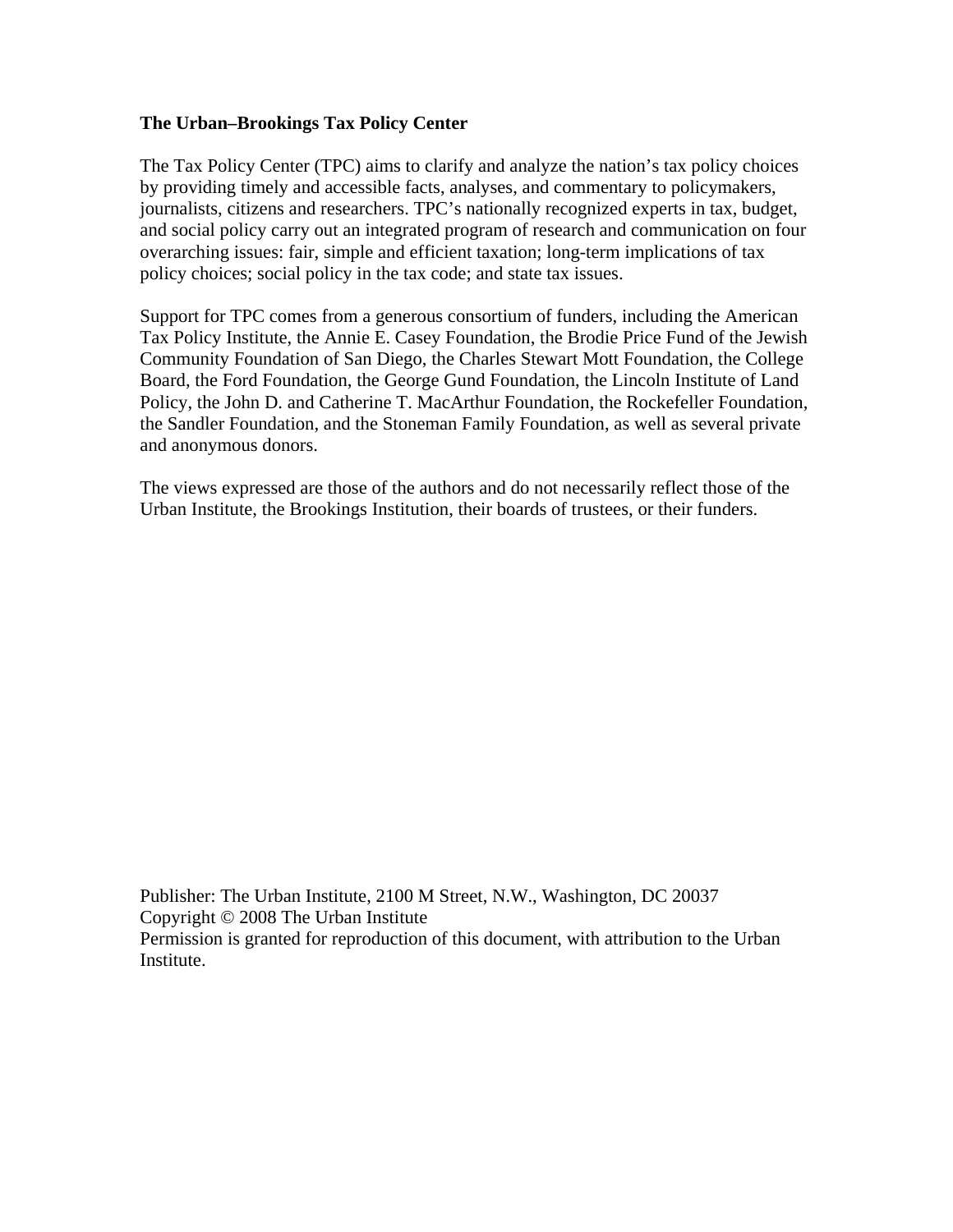# **Contents**

| Growth in Tax Expenditures                         | 3  |
|----------------------------------------------------|----|
| <b>Interaction Effects</b>                         | 5  |
| Distribution of Individual Income Tax Expenditures | 10 |
| <b>Opportunity Cost of Tax Expenditures</b>        | 13 |
| Conclusions                                        | 14 |
| Appendix                                           | 16 |
| References                                         | 17 |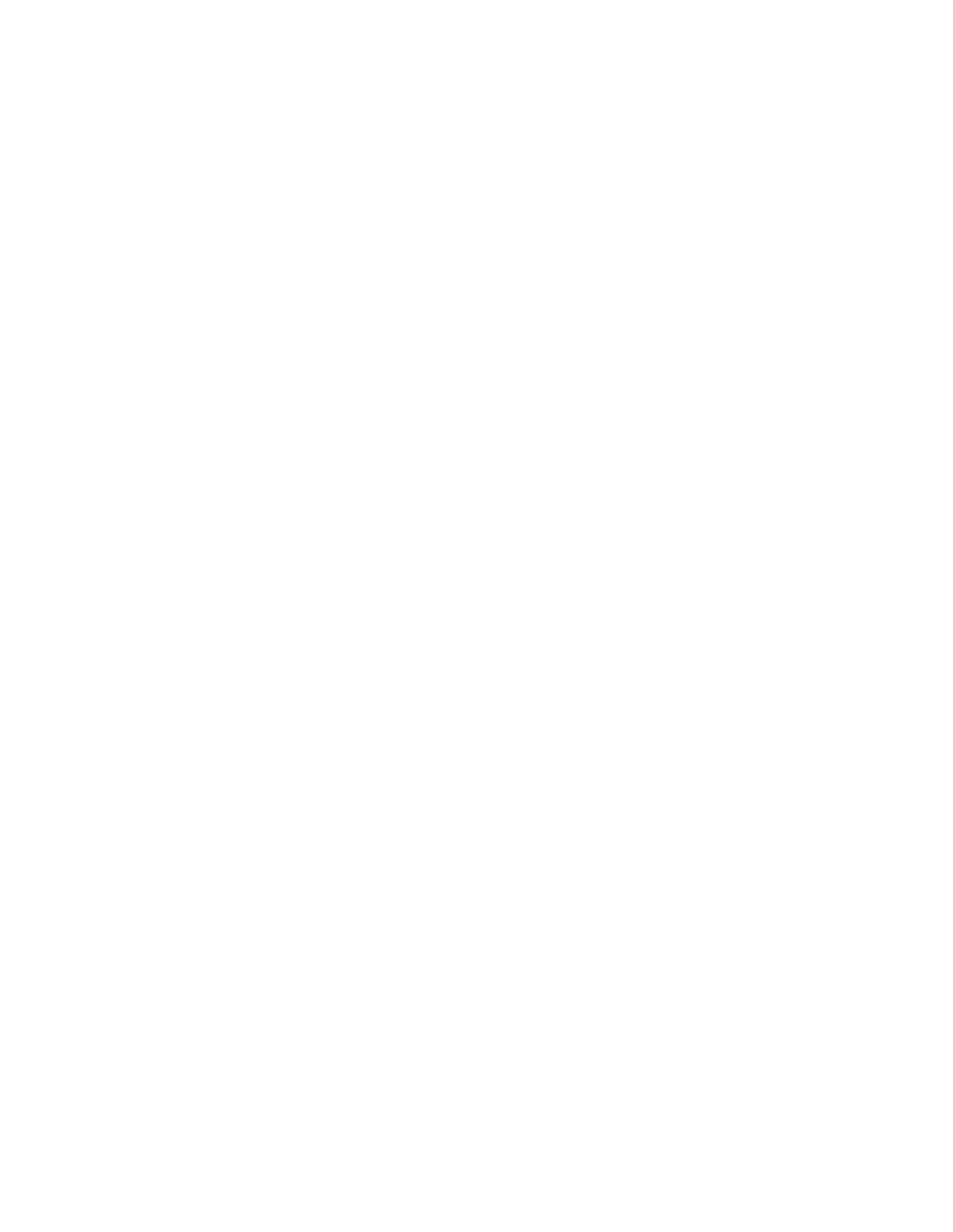# **How Big Are Total Individual Income Tax Expenditures and Who Benefits from Them?**

Stanley S. Surrey coined the term "tax expenditure" when, as assistant secretary of the U.S. Treasury for tax policy in the 1960s, he instructed his staff to compile a list of preferences and concessions in the income tax and estimate their revenue costs. His goals were to focus attention on those tax provisions that were effectively disguised expenditures and to build momentum for a tax reform based on a broad-based income tax (Joint Committee on Taxation 2008; Shaviro 2007; Toder 2005).

Both the Office of Management and Budget (OMB 2008) in its budget presentation and the Joint Committee on Taxation (JCT 2007) compile annual lists of tax expenditures, defined as deviations from the "normal" individual and corporate income tax bases.<sup>1</sup> Until 2002, the budget also included a list of tax expenditures against a transfer tax (estate and gift taxes) baseline, but the fiscal year 2003 and subsequent budgets excluded those items because "there is no generally accepted normal baseline for transfer taxes and … [the tax was]… repealed under the Economic Growth and Tax Relief Reconciliation Act of 2001 (EGTRRA)" (OMB 2002, 95). In principle, tax expenditures could also be defined with respect to other taxes, such as excise taxes, but that has not been done systematically (Davie 1994).

Among the most critical issues in measuring tax expenditures is the appropriate baseline against which to measure deviations. Surrey's "normal tax" is a comprehensive Haig-Simons–type income tax adjusted to account for administrative realities. On administrative grounds, for example, the baseline taxation of capital gains is on a realization rather than an accrual basis. Income and expenses are not indexed for inflation. More fundamentally, some argue that the baseline might more appropriately eliminate the double taxation of corporate income or even be based on a comprehensive consumption tax, rather than an income tax.<sup>2</sup>

Other issues involve timing. Some tax breaks, such as the tax exemption for IRA and 401(k) contributions, play out over many years. The annual change in tax revenues can be a very misleading measure of the amount of subsidy provided. For example, traditional and Roth IRAs are (under certain assumptions) economically equivalent, but the time pattern of revenue losses is much different. Traditional IRAs allow a deduction for contributions and earnings with qualifying withdrawals fully taxable. Roth IRAs allow no up-front deduction, but earnings and withdrawals are tax free. A switch from traditional to Roth IRAs, therefore, will reduce reported annual tax expenditures during the budget period, although in fact it simply shifts revenue losses to a later period. To

1

<sup>&</sup>lt;sup>1</sup> The Office of Tax Analysis of the U.S. Treasury Department prepares the tax expenditures estimates for OMB.

 $2^2$  See Burman (2003) for a discussion. OMB currently reports alternative presentations based on deviations from a comprehensive income tax and a comprehensive consumption tax. See also Carroll, Joulfaian, and Mackie (forthcoming).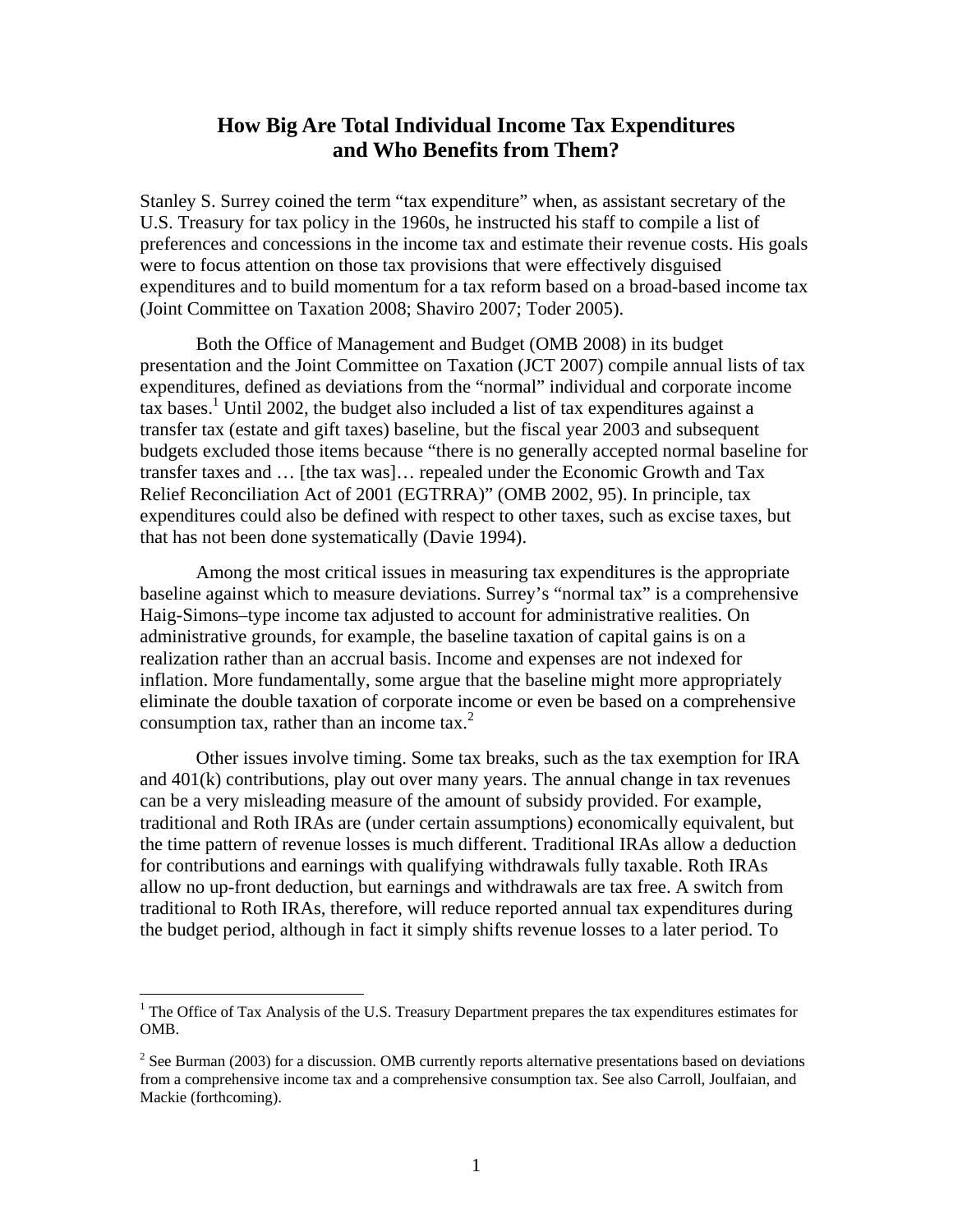address this problem, OMB also reports the present value of tax expenditures that reflect deferral of tax liability. $3$ 

Finally, tax expenditure estimates are "static," meaning they assume no change in economic behavior if they were eliminated. This means that tax expenditure estimates may be much larger than revenue estimates for eliminating a particular provision. They also could provide a misleading estimate of the cost of a direct spending program alternative because they do not account for the fact that an equivalent spending program would frequently produce income that would itself be subject to tax.

Despite its limitations, most public finance economists believe that measuring tax expenditures is an important part of good budget management because tax expenditures can be designed to have the same effect on beneficiaries as direct spending programs and therefore impose the same opportunity costs in terms of higher taxes, reduced federal spending, and higher deficits. As Surrey and McDaniel note, tax expenditures "represent government spending for favored activities or groups, effected through the tax system rather than through direct grants, loans, or other forms of government assistance" (1985, 3). Although it surely makes sense to run certain programs through the tax system, we should assess their effects on the federal budget and on achieving program objectives the same way we assess direct spending programs.

In some respects, however, OMB and JCT estimates of tax expenditures contain major gaps. They present estimates of the effects of specific tax expenditures on federal revenues assuming all other tax expenditures are in effect, but they provide no tally of the combined effect of groups of tax expenditures. In fact, as we show below, the interactions among tax expenditures can be quite significant and, in some cases, counterintuitive, especially when considered in conjunction with the individual alternative minimum tax (AMT). Further, while the JCT reports the distributional effects of a small group of tax expenditures, no previous study has examined the distributional effects comprehensively. We find that combined tax expenditures for individual taxpayers (excluding those that affect measurement of business income) disproportionately benefit those with higher incomes.<sup>4</sup>

This analysis uses the Tax Policy Center microsimulation tax model to estimate the interaction effects among tax expenditures and the distributional effects of individual tax expenditures and groups of expenditures. The analysis is not comprehensive because it lacks information not reported on tax returns that we cannot impute based on data from other sources. It does, however illustrate some of the subtle and not-so-subtle ways that interactions can affect conclusions about the level and distribution of tax expenditures.

We find that adding separate tax expenditures to compute total costs produces significant errors for some subgroups of provisions, but in the aggregate (and for many

 3 See OMB (2008), table 19-4, p. 301.

<sup>&</sup>lt;sup>4</sup> We have not estimated tax expenditures (such as accelerated depreciation) that affect the measurement of business income or provide tax credits for businesses. Had we included them and allocated the benefits of corporate preferences to individuals, we expect the distributional effects would tilt even more toward highincome taxpayers.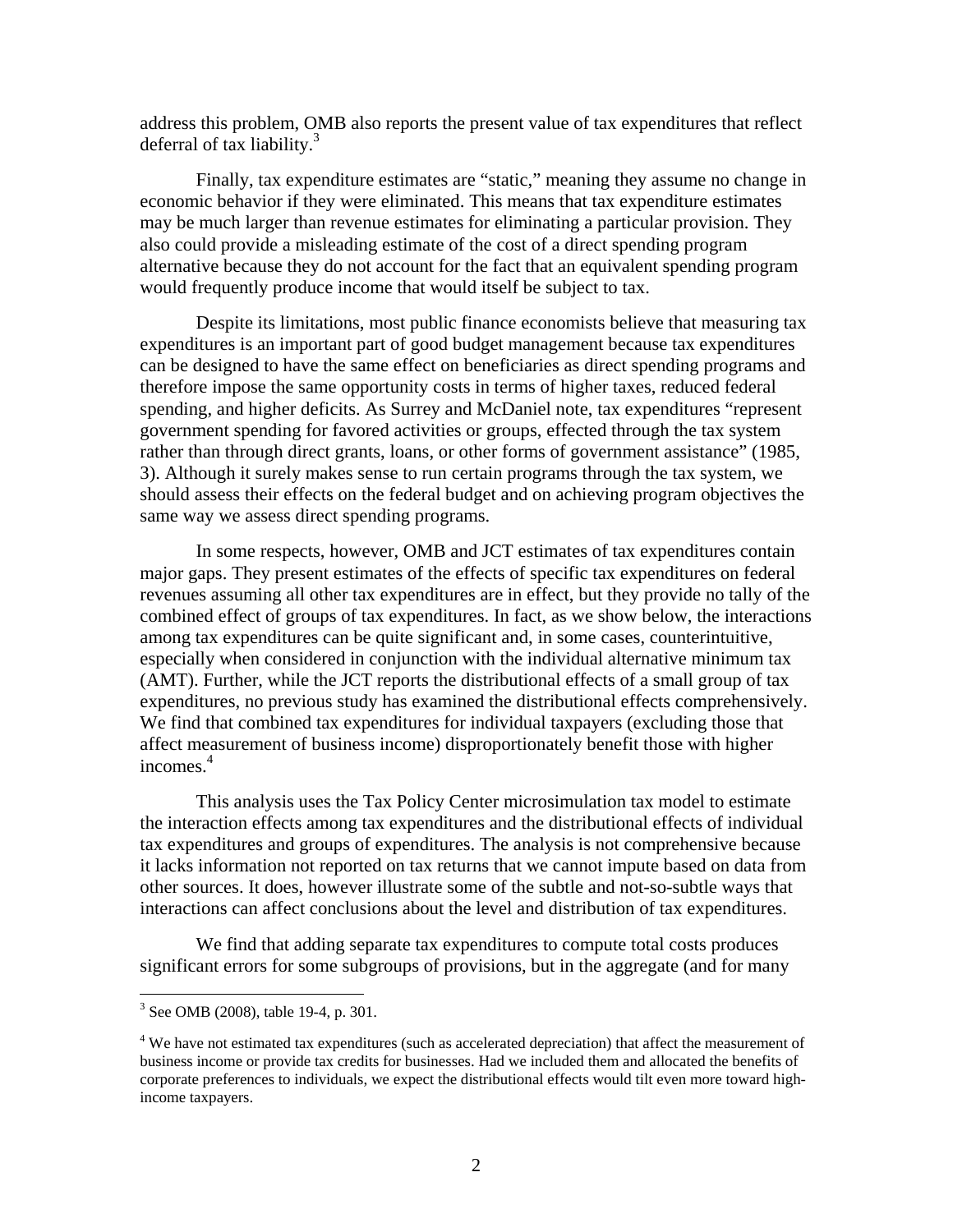subcategories) comes close to the correct sum. For all individual income tax expenditures together, adding interaction effects increases the estimated total cost of tax expenditures by 8.4 percent under 2007 tax law (before enactment of the AMT patch) and by 5.1 percent under 2007 tax law with no AMT. But those totals obscure larger changes for categories of tax expenditures. Taking account of interactions among itemized deductions alone, for example, reduces the total cost of all itemized deduction by about 15 percent with the AMT and by about 24 percent without the AMT (which disallows or limits several itemized deductions). For every other category of tax expenditure, taking account of interactions among individual provisions raises the estimate of combined tax expenditures compared with just totaling their separate effects. That outcome occurs because the higher taxable income from a broader tax base raises average marginal tax rates.

The next section reviews the growth of individual income tax expenditures over the past 30 years. Following that, we examine the interactions among tax expenditures, both with and without the AMT, and look at the distribution of tax expenditures both individually and collectively. We then briefly consider the opportunity cost of tax expenditures in terms of forgone spending or higher tax rates. The final section concludes.

## **Growth in Tax Expenditures**

Although the list of tax expenditures and their estimated costs reported by OMB and JCT differ somewhat, the differences are minor and most estimates are fairly close. In addition, some provisions are combined by one agency but estimated separately by the other. For example, the OMB list provides separate estimates of the revenue loss attributable to the exclusion from income tax of contributions and earnings (net of taxation of benefits) from defined benefit plans and employer-sponsored defined contribution retirement plans, while JCT provides a single combined estimate for all employer-sponsored retirement plans.

Both agencies estimate the revenue losses of each tax expenditure as if all the other tax expenditures were in place. They do not display the combined revenue loss of all tax expenditures or subtotals within budget categories. The combined cost of all the tax expenditures generally does not equal the sum of the costs of the separate provisions because one provision may affect the costs of another. For example, if the state and local tax deduction were eliminated, more taxpayers would claim the standard deduction, thereby reducing the cost of other itemized deductions.

Despite the lack of estimates of interaction effects, some analysts and commentators have added up tax expenditures to make general statements about their magnitude, impact on the budget, and comparison to costs of direct spending programs. For example, Toder (1998), while acknowledging the possible errors from ignoring interactions, estimates trends in tax expenditures as a share of GDP between 1980 and 1999 and their division between two categories he labels "social" and "business" tax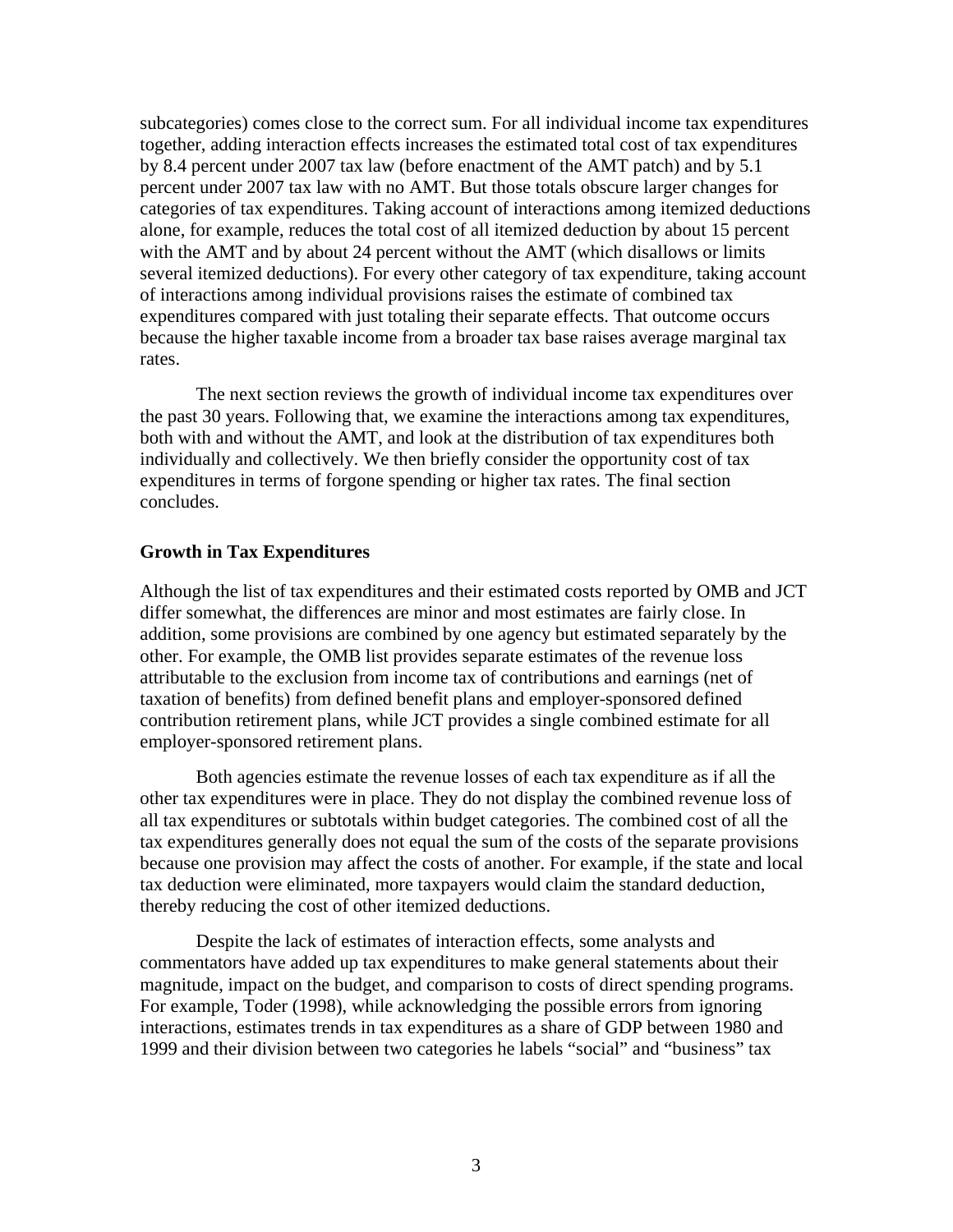expenditures.<sup>5</sup> Toder finds that in the aggregate tax expenditures increased between 1980 and 1985, dropped sharply after the tax reform of 1986, and then rose gradually in the 1990s and that over the two decades there was a large shift from business to social tax expenditures. This occurred because the Tax Reform Act of 1986 left most of the largest social tax expenditures intact or only slightly modified (though reduced in cost owing to lower marginal tax rates), while social tax expenditures increased during the 1990s due to new provisions such as tuition tax credits and the child credits and big expansions of some existing provisions, notably the earned income tax credit. In a recent book on the history of U.S. tax policy over the past two decades, Steuerle (2008) updated Toder's calculations through 2003 and estimated that social tax expenditures continued to grow as a share of GDP through 2001 but then declined slightly between 2001 and 2006.

Nonbusiness tax expenditures rose sharply between 1976 and 1985 from 4.2 percent to 6.4 percent of GDP (figure 1). ("Nonbusiness" tax expenditures in the figure include all tax expenditures reported on individual income tax returns except those that affect taxes paid by business, such as depreciation allowances and business tax credits.)<sup>6</sup> They then dropped between 1985 and 1990 as a result of base-broadening provisions and lower marginal income tax rates in the Tax Reform Act of 1986 but increased again throughout the 1990s, reaching 6.5 percent of GDP in 2001. Between 2001 and 2006, tax expenditures declined slightly as a share of GDP, largely because of lower marginal tax rates and changes in the composition of economic activity (there was no significant basebroadening in the period), but they ended up relatively high compared with most of the past three decades.

If these provisions were classified as federal spending instead of tax benefits, federal expenditures would have been about 30 percent higher in 2006 than OMB reported—slightly over 26 percent of GDP instead of 20.3 percent. Similarly, taxes (before subtracting tax expenditures) would be commensurately higher. But this calculation assumes that individual tax expenditure items can be added up and that interaction effects net to zero. The next section estimates the size of interaction effects (and the error in calculations that ignore them).

1

<sup>&</sup>lt;sup>5</sup> Social tax expenditures are provisions that support social policy goals, such as promoting retirement saving, health insurance coverage, education, and home ownership, supporting activities of charities and local government, and providing income support for low-income families. Examples of social tax expenditures are the mortgage interest deduction, the tuition credits for higher education, the exclusion of employer contributions for health insurance, and the earned income tax credit. Business tax expenditures are provisions generally aimed at promoting saving, investment, and economic growth, including accelerated depreciation for capital investment, the research and experiment tax credit, and preferential taxation of capital gains.

 $<sup>6</sup>$  Figure 1 differs from the measure of "social" tax expenditures in Toder (1998) and Steuerle (2008)</sup> because it includes some tax expenditures reported on individual tax returns that Toder labels "business" tax expenditures, such as tax preferences for capital gains. The chart includes the categories of tax expenditures we review in this paper, but shows revenue losses from these provisions attributable to both individuals and corporations, while the estimates we report below are based only on individual tax returns. (For example, because some tax-exempt bonds are held by corporations, OMB characterizes the revenue loss on those bonds as "corporate" tax expenditures.)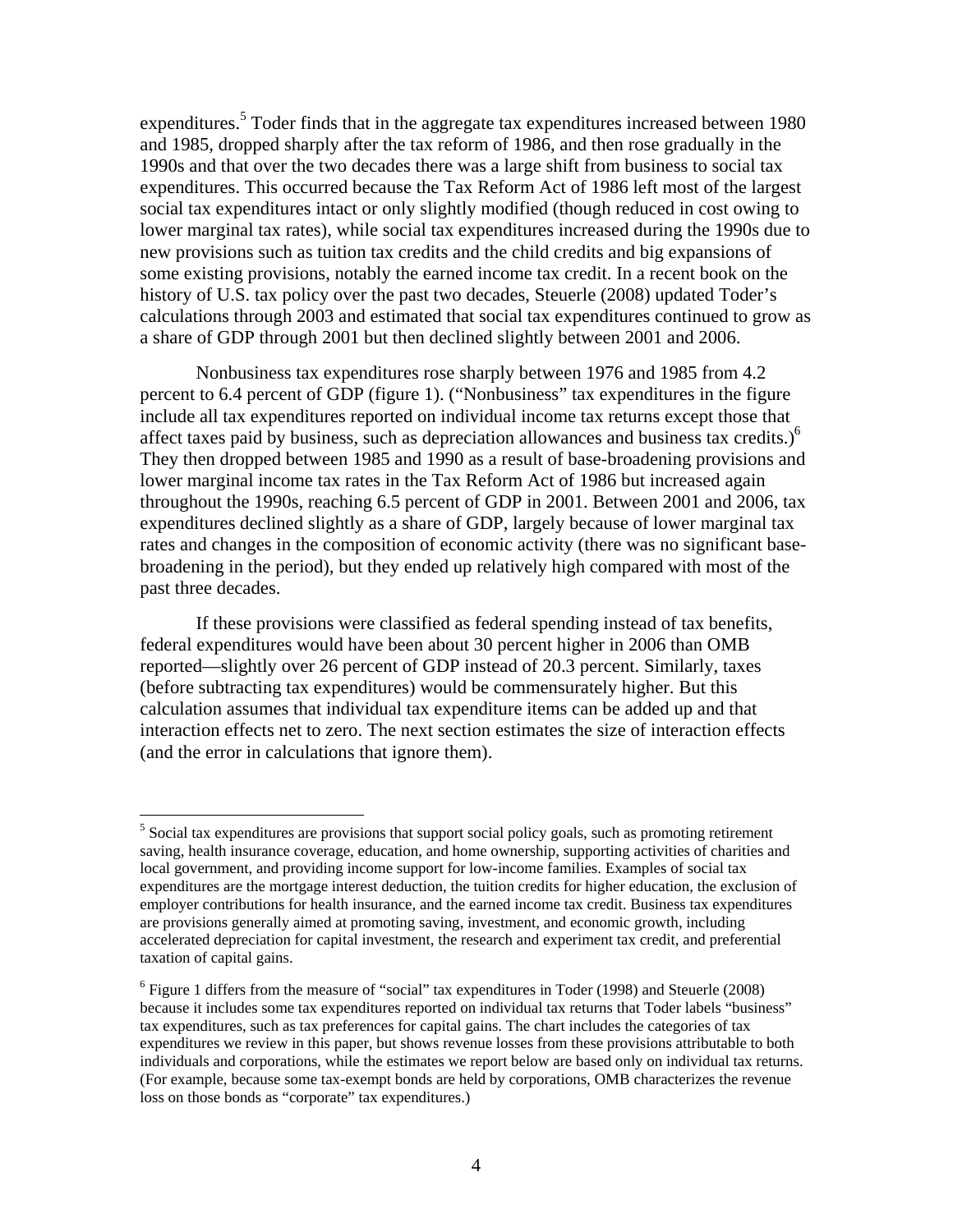

# **Interaction Effects**

1

Although it has long been understood that the combined cost of many tax expenditures could differ from the sum of the separate tax expenditure line items, analysts have not previously examined the interaction among tax expenditures.<sup>7</sup> We examine the effect of eliminating groups of individual income tax expenditures for tax year 2007, assuming the law in effect before retroactive relief from the AMT was enacted at the end of 2007. We also calculated tax expenditures under an alternative baseline that assumed no AMT was in effect. We did the calculations both ways because the AMT curtails or eliminates many tax expenditures and because eliminating tax expenditures can cause taxpayers to move on or off the AMT, complicating comparisons. $8<sup>8</sup>$ 

We group tax expenditures by where they appear on the individual income tax form, rather than by budget category, as OMB and JCT present them. We model six types of expenditures: exclusions from income, above-the-line deductions, lower tax rates on long-term capital gains and dividends, itemized deductions, nonrefundable tax credits, and refundable tax credits. Included provisions account for roughly 90 percent of the revenue loss from nonbusiness individual income tax expenditures.<sup>9</sup> Our estimates are

 $<sup>7</sup>$  In a forthcoming paper, Altshuler and Dietz use the National Bureau of Economic Research TAXSIM</sup> model to estimate the combined effects of selected groups of tax expenditures.

 $8$  Leiserson and Rohaly (2006) show that the likelihood of owing AMT increases with income up until about \$500,000, but those with very high incomes are much less likely to be affected by the AMT.

<sup>&</sup>lt;sup>9</sup> Significant omissions include the capital gains exclusion on home sales (\$37.0 billion); step-up in basis of capital gains at death (\$32.6 billion); exclusion of employee parking expenses (\$2.9 billion), transit passes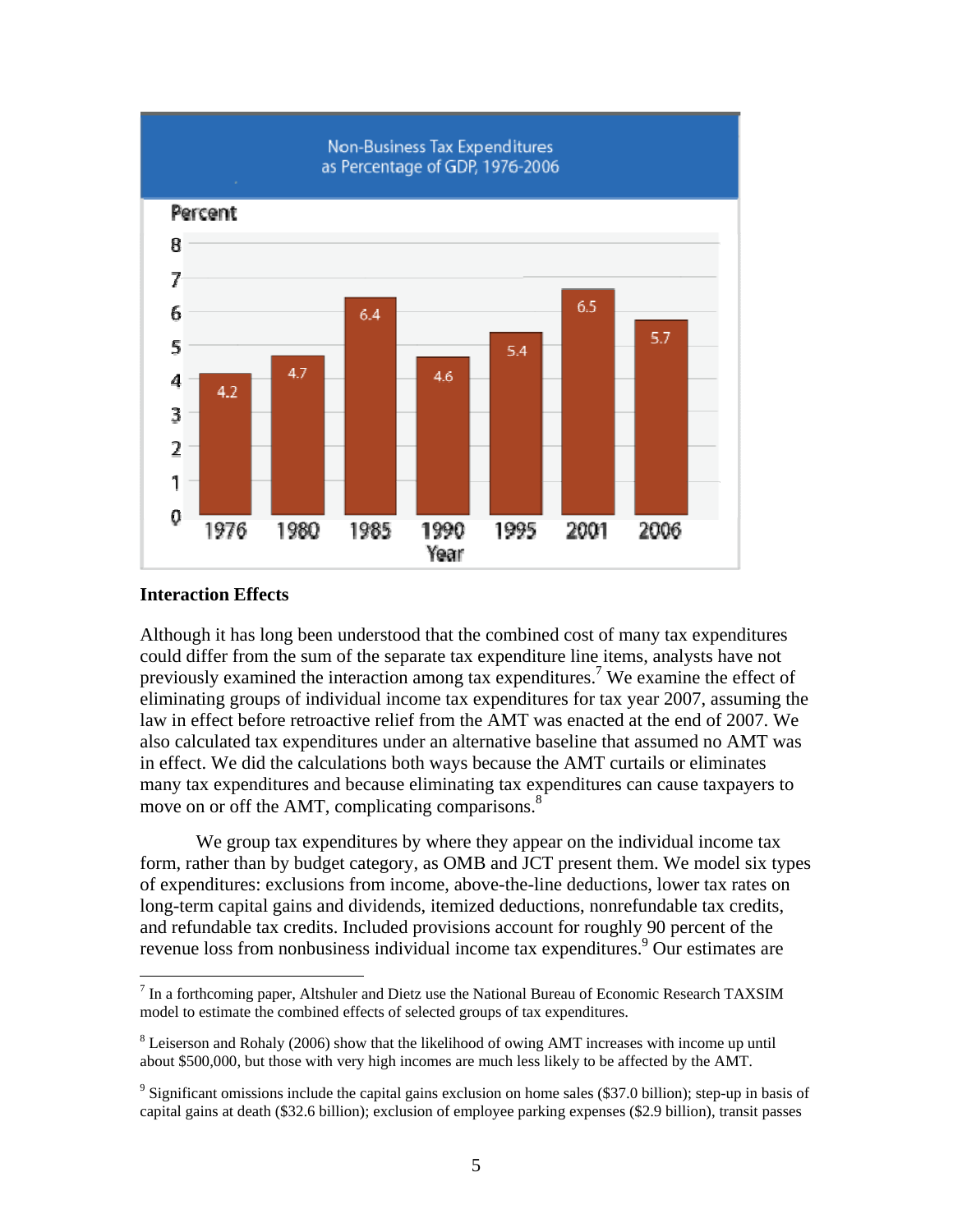generally very close to official estimates, but there are a few notable exceptions.<sup>10</sup> We view these differences as unimportant because our purpose is to show the effects of interactions rather than to provide precise (or improved) estimates of individual tax expenditures.

Exclusions from income are among the largest tax expenditures. With the AMT in place, tax exclusions reduced income tax liability by \$344 billion in 2007 (table 1). Ignoring interactions, the separate tax expenditures total \$323 billion, about 6 percent lower. Interactions raise the tax expenditure figure because eliminating multiple exclusions increases taxable income and thus pushes taxpayers into higher income tax brackets. This makes the cost of each additional exclusion preference higher than if only that one exclusion were eliminated. The increase in taxable income also pushes more than 6 million taxpayers onto the AMT, which imposes higher effective marginal tax rates on most affected taxpayers than the rates they would pay under the regular income tax.<sup>11</sup>

We obtain smaller but otherwise very similar estimates if we assume no AMT. Overall, we estimate that exclusions from income would reduce 2007 tax revenues by \$325 billion if were there no AMT, about 6 percent more than our \$306 billion estimate for the separate tax expenditures. The tax expenditures without AMT are smaller than with AMT (both with and without interactions) because, as noted above, marginal tax rates are lower for most taxpayers under the regular income tax than under the AMT.

The three above-the-line deductions we estimate total only \$6.4 billion, much less than the tax exclusions. Omitting the AMT raises the estimate slightly—to \$6.6 billion because the additional deduction for the blind and elderly is an AMT preference item. Because these tax expenditures are collectively so small, their interaction effects are negligible.

Long-term capital gains and dividends are subject to lower tax rates than ordinary income under both the regular income tax and the AMT. Taxpayers in the two lowest income tax brackets are taxed at a 5 percent rate on their gains and dividends in 2007 (zero in 2008), and higher-income taxpayers are taxed at a 15 percent rate. The tax expenditure is the difference between the tax paid under the alternative rate schedule and the regular income tax or tentative AMT that would otherwise be owed. Together, these two provisions reduce income tax revenues by \$96 billion. The sum of these two tax expenditures without interactions is slightly lower (\$94.8 billion) because some lowbracket taxpayers get pushed into the higher bracket by their capital gains or dividends

 <sup>(\$0.6</sup> billion), and employer-provided child care (\$0.9 billion); and the deduction for higher education expenses (\$1.5 billion).

 $10$  See the appendix for comparison of tax expenditure estimates.

 $<sup>11</sup>$  The higher marginal rates under the AMT result because most taxpayers who are affected are in the range</sup> where the AMT exemptions are phased out at a 25 percent rate. As a result, they face marginal tax rates of either 32.5 percent or 35.0 percent (125 percent of the 26 or 28 percent statutory AMT rates). See Leiserson and Rohaly (2006).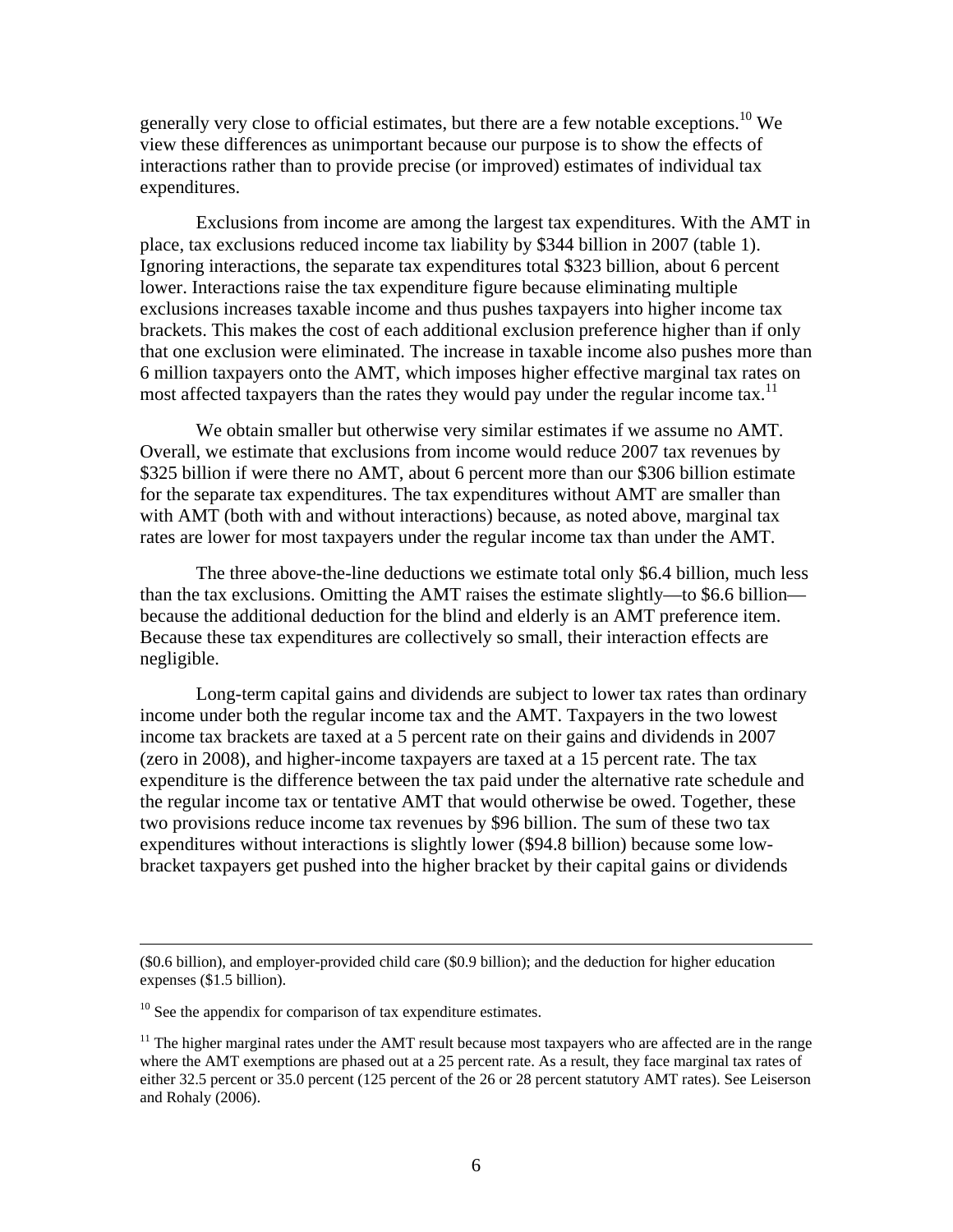### **Table 1. Selected Individual Income Tax Expenditures, Individually and in Groups, Tax Year 2007**

|                                                                                  | <b>TPC</b> Estimates |                       |                      |
|----------------------------------------------------------------------------------|----------------------|-----------------------|----------------------|
|                                                                                  | w/ AMT               | no AMT                | <b>AMT Taxpayers</b> |
|                                                                                  |                      | (billions of dollars) | (millions)           |
| <b>Exclusions:</b>                                                               |                      |                       |                      |
| Exclusion of interest on life insurance savings                                  | 18.3                 | 17.5                  | 24.0                 |
| Net exclusion of contributions and earnings for retirement plans <sup>1</sup>    | 126.8                | 119.9                 | 24.3                 |
| Exclusion of interest on tax-exempt bonds                                        | 12.2                 | 11.6                  | 23.6                 |
| Exclusion of employer contributions for medical insurance                        | 137.7                | 129.5                 | 28.4                 |
| Exclusion of Social Security and railroad retirement benefits                    | 23.0                 | 22.6                  | 23.9                 |
| Exclusion of veterans benefits                                                   | 5.2                  | 5.0                   | 23.6                 |
| <b>Subtotal: Exclusions from Income, without interactions</b>                    | 323.3                | 306.0                 |                      |
| <b>Subtotal: Exclusions from Income, with interactions</b>                       | 343.9                | 325.5                 | 29.7                 |
|                                                                                  | 6.4%                 | 6.4%                  |                      |
| percentage change                                                                |                      |                       |                      |
| <b>Above the Line Deductions:</b>                                                |                      |                       |                      |
| Deductibility of Student Loan Interest                                           | 1.1                  | 1.0                   | 23.5                 |
| Self-employed medical insurance premiums                                         | 3.8                  | 3.7                   | 23.5                 |
|                                                                                  |                      |                       | 23.3                 |
| Additional deduction for the blind and elderly                                   | 1.5                  | 1.9                   |                      |
| Subtotal: above the line deductions, without interactions                        | 6.4                  | 6.6                   |                      |
| Subtotal: above the line deductions, with interactions                           | 6.4                  | 6.6                   | 23.4                 |
| percentage change                                                                | 0.0%                 | 0.1%                  |                      |
|                                                                                  |                      |                       |                      |
| <b>Capital Gains and Dividends:</b>                                              |                      |                       |                      |
| Lower tax rates on long-term capital gains                                       | 83.7                 | 86.4                  | 23.8                 |
| Lower tax rates on qualifying dividends                                          | 11.1                 | 10.9                  | 23.7                 |
| Subtotal: special tax rates, without interactions <sup>2</sup>                   | 94.8                 | 97.3                  |                      |
| Subtotal: special tax rates, with interactions                                   | 96.0                 | 99.0                  | 23.9                 |
| percentage change                                                                | 1.2%                 | 1.8%                  |                      |
|                                                                                  |                      |                       |                      |
| <b>Itemized Deductions:</b>                                                      |                      |                       |                      |
| Deductibility of Mortgage interest on owner-occupied homes                       | 92.4                 | 79.9                  | 28.8                 |
| Deductibility of State and Local Taxes                                           | 39.0                 | 76.5                  | 19.4                 |
| Deductibility of Charitable Contributions                                        | 43.3                 | 38.5                  | 24.9                 |
| Deductibility of Casualty Losses                                                 | 0.4                  | 0.3                   | 23.5                 |
| Deductibility of Medical Expenses                                                | 5.6                  | 5.4                   | 23.6                 |
| Subtotal: itemized deductions, without interactions                              | 180.7                | 200.6                 |                      |
| Subtotal: itemized deductions, with interactions                                 | 153.5                | 153.2                 | 29.4                 |
| percentage change                                                                | $-15.0%$             | $-23.6%$              |                      |
|                                                                                  |                      |                       |                      |
| <b>Nonrefundable Credits:</b>                                                    |                      |                       |                      |
| HOPE tax credit                                                                  | 2.6                  | 3.7                   | 23.1                 |
| Lifetime learning tax credit                                                     | 1.6                  | 2.2                   | 23.2                 |
| Credit for child and dependent care expenses                                     | 1.9                  | 3.4                   | 23.1                 |
| Low and moderate income savers credit                                            | 1.9                  | 1.9                   | 23.5                 |
| Subtotal: non-refundable credits, without interactions                           | 8.0                  | 11.1                  |                      |
| Subtotal: non-refundable credits, with interactions                              | 8.2                  | 11.3                  | 22.5                 |
| percentage change                                                                | 2.8%                 | 1.6%                  |                      |
|                                                                                  |                      |                       |                      |
| <b>Refundable Credits:</b>                                                       |                      |                       |                      |
| Child credit3                                                                    | 44.9                 | 44.9                  | 23.6                 |
| Earned income tax credit3                                                        | 43.7                 | 43.7                  | 23.5                 |
| Subtotal: refundable credits, without interactions                               | 88.6                 | 88.5                  |                      |
| Subtotal: refundable credits, with interactions                                  | 89.2                 | 89.1                  | 23.6                 |
|                                                                                  | 0.6%                 | 0.6%                  |                      |
| percentage change                                                                |                      |                       |                      |
| Total: all provisions without interactions                                       |                      |                       |                      |
|                                                                                  | 701.8                | 710.2                 |                      |
| Total: all provisions with interactions                                          | 760.5                | 746.7                 | 35.4                 |
| percentage change                                                                | 8.4%                 | 5.1%                  |                      |
|                                                                                  |                      |                       |                      |
| Total: all provisions with interactions and approximately revenue neutral tax cu | 0.3                  | 0.3                   | 35.4                 |
|                                                                                  |                      |                       |                      |
| Addendum: Baseline individual income tax revenues                                | 1,020.7              | 950.9                 | 23.5                 |

**Notes**

1. Tax expenditure is revenue loss attributable to deduction/exclusion for contributions and earnings net of any tax on withdrawa

2. OMB does not consider the lower tax rates on capital gains and dividends on corporate stock to be a tax expenditure

3. Includes both refundable and nonrefundable portion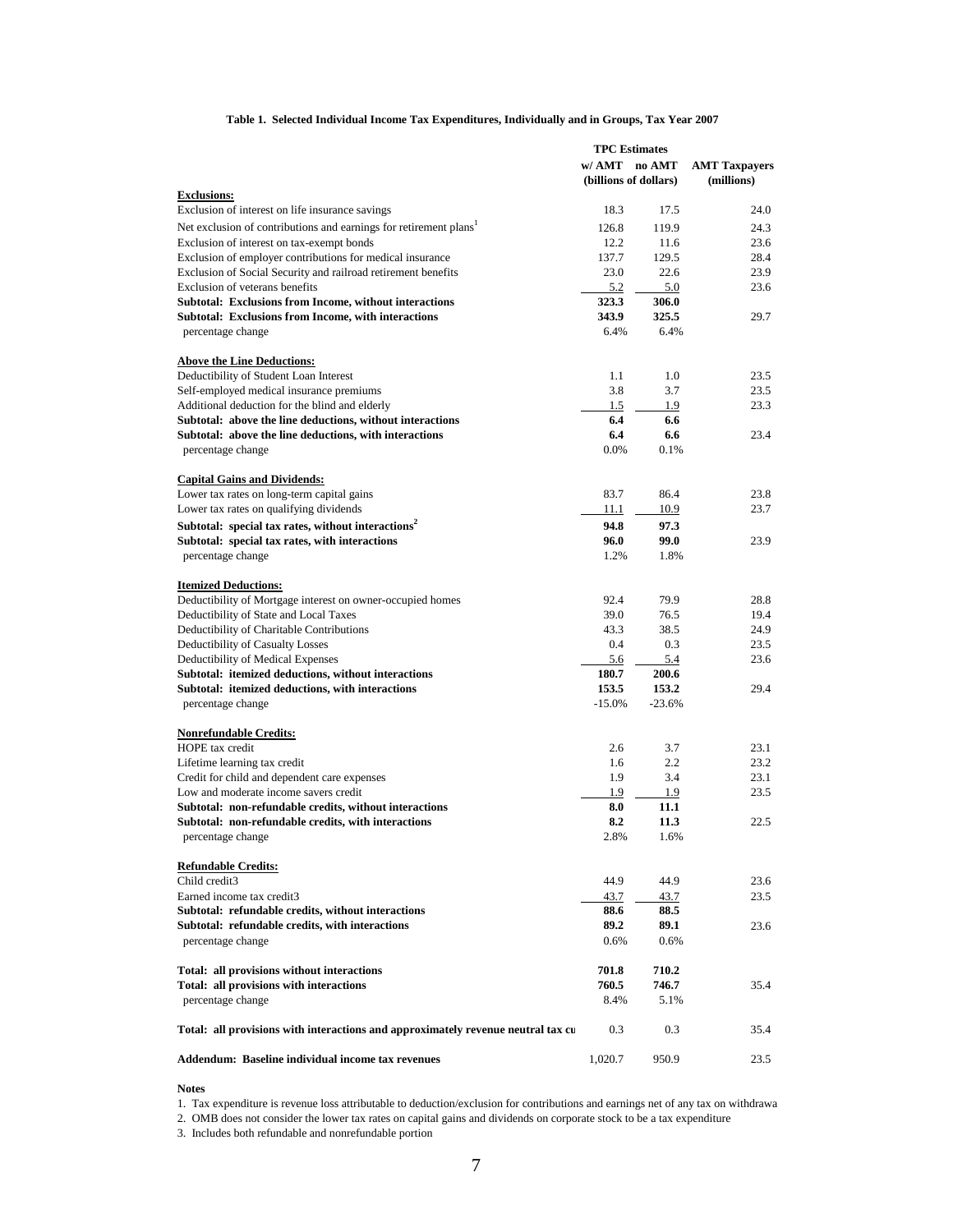and the difference between ordinary and capital gains tax rates varies with income.<sup>12</sup> Were the lower rate eliminated on capital gains, for example, very few taxpayers would face a higher rate on all or part of their dividends because most dividends are already taxed at the maximum 15 percent rate.

The tax expenditure for capital gains and dividends is slightly smaller with the AMT in place than without it because most capital gains are earned by very high income taxpayers who, unlike most taxpayers affected by the AMT, face a higher marginal effective tax rate under the regular income tax than under the  $AMT$ .<sup>13</sup> As a result, eliminating the AMT increases the tax expenditure on capital gains by \$2.7 billion. In contrast, eliminating the AMT reduces the tax expenditure for dividends slightly because a larger share of dividends goes to people with somewhat lower incomes who are more likely than capital gains recipients to face the higher marginal tax rates in the AMT exemption phaseout range.

Itemized deductions have the largest interaction effects. Ignoring them overstates the estimated combined effect of the separate provisions because removing one itemized deduction makes taxpayers more likely to claim the standard deduction and thus reduces the cost of other itemizable deductions. For example, if the mortgage interest deduction were eliminated, millions fewer taxpayers would itemize deductions and thus would get no benefit from deducting charitable contributions or state and local taxes. Even some taxpayers who continued to itemize would find that their remaining itemized deductions were not much greater than the standard deduction, and thus the revenue gain from eliminating the remaining deductions would be reduced. In total, itemized deductions reduced income tax revenues by \$154 billion in 2007, about 15 percent less than the \$181 billion sum of the cost of the separate itemized deduction preferences.

The AMT further complicates these calculations. First, the AMT disallows the deduction for state and local taxes, one of the largest itemized deductions. Thus, because that provision is available only to taxpayers on the regular income tax, the tax expenditure for it is much smaller with the AMT than without it (\$39 billion versus \$77

1

 $12$  To see why this is the case, consider a very simplified tax system with two ordinary income tax brackets of 10 and 30 percent, corresponding capital gains and dividend tax rates of 5 and 15 percent, and no AMT. Suppose the lower bracket applies to the first \$50,000 of income and suppose the taxpayer has \$50,000 of capital gains and \$50,000 of dividends. She also has \$25,000 of other income and \$25,000 of deductions, so her taxable income is \$100,000. Under current law, she would owe \$10,000 of tax (5 percent of the first \$50,000 of gains and dividends and 15 percent of the remaining \$50,000). If gains and dividends were all taxed as ordinary income, she would owe \$20,000 (10 percent of the first \$50,000 of income and 30 percent of the next \$50,000), so her tax expenditure on both provisions would be \$10,000 (\$20,000 minus \$10,000). If only gains or dividends, but not both, were taxed as ordinary income, her tax would be \$12,500 (\$50,000 taxed at 10 percent and \$50,000 taxed at 15 percent). Thus, the tax expenditure for each individual provision is \$2,500 and the sum of the two provisions is \$5,000, half of the tax expenditure with interaction effects. The difference is much smaller in the real world because most people with capital gains and dividends have substantial other income, which makes the tax expenditure per dollar of capital gains and dividends for both the two combined provisions and each separate provision equal to the difference between the top ordinary income and top capital gains/dividend tax rates.

 $13$  For the distribution of capital gains and dividends by income, see Table T05-0074, available at www.taxpolicycenter.org/T05-0074.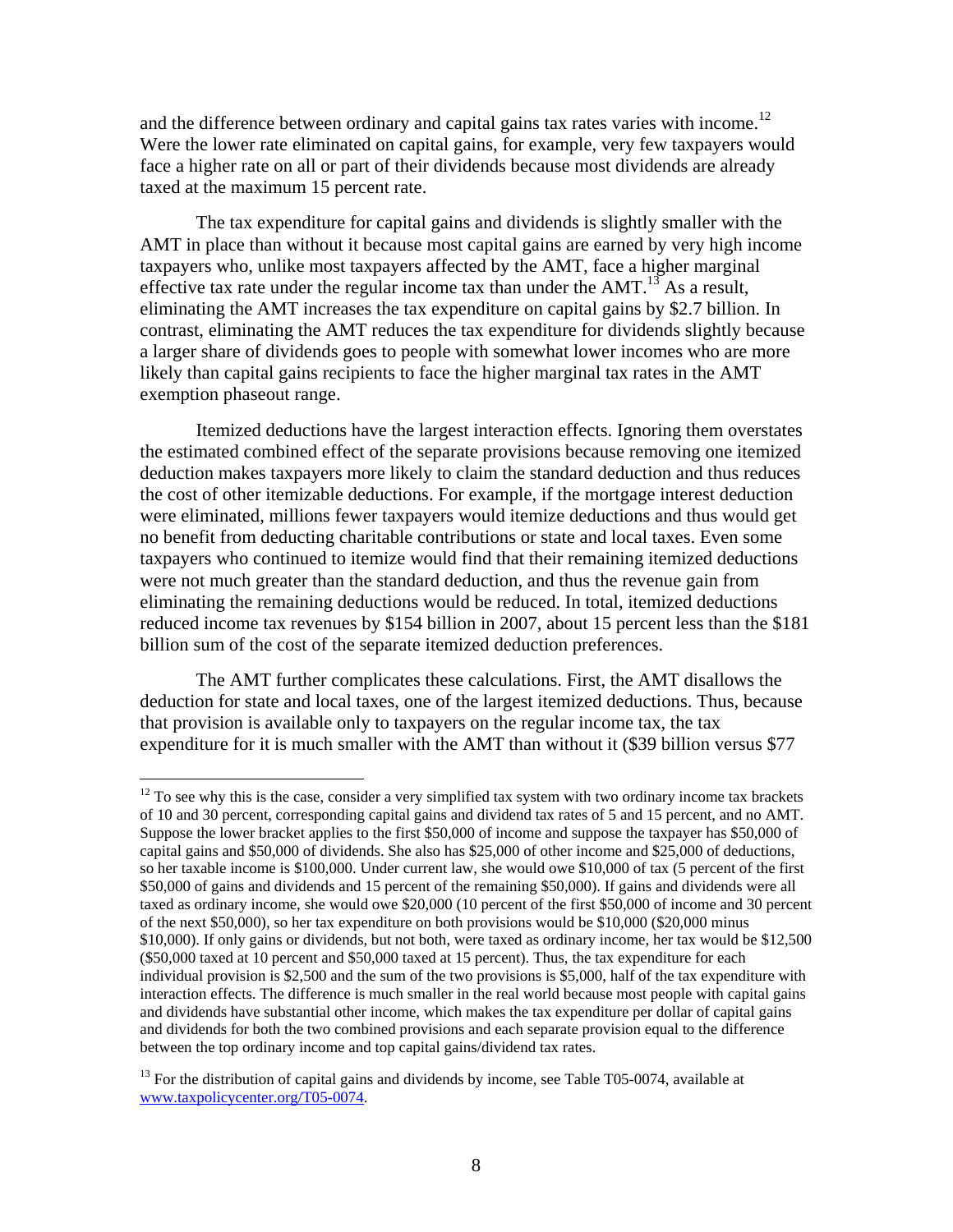billion).<sup>14</sup> Second, the AMT disallows the standard deduction. With the AMT in place, more taxpayers would continue to itemize when some itemized deductions are eliminated than if there were no AMT. This raises the cost of itemized deductions (other than those directly reduced or eliminated) under the AMT and reduces interactions that lower the combined cost of deductions. Third, the phaseout of itemized deductions for high-income taxpayers (sometimes called "Pease" after the member of Congress who helped create it) does not apply to the AMT, making the combined valued of all itemized deductions larger than it would otherwise be. Finally, as with the tax exclusions, the effective tax rate applying to itemized deductions is higher under the AMT than under the regular income tax for most taxpayers, also making tax expenditures allowed against the AMT larger than they would be were the AMT eliminated.

The AMT's effect varies across the different deductions. As expected, the AMT raises the cost of every individual itemized deduction other than the state and local tax deduction, even the deduction for medical expenses, which the AMT curtails.<sup>15</sup> In contrast, the AMT reduces the cost of the state and local tax deduction. Ignoring interactions, the sum of the individual tax expenditures is larger without the AMT than with it (\$201 billion versus \$181 billion). But accounting for all the complex interactions, the overall tax expenditure for itemized deductions, including interactions, is virtually identical without the AMT (\$153.2 billion) as with it (\$153.5 billion). Interestingly, eliminating all itemized deductions would increase the number of taxpayers affected by the AMT by about 6 million. Most surprisingly, while the AMT is thought to curtail deductions, it has little effect on the aggregate value of itemized deductions.

Tax credits also have interesting interaction effects. Nonrefundable tax credits are limited by a taxpayer's income tax liability before credits. As a result, the greater the number of tax credits, the smaller the marginal value of each one because taxpayers have less remaining tax liability. Removing one credit therefore increases the revenue cost of the remaining credits, but the effect is small. In total, nonrefundable personal credits reduced income tax liability by \$8.2 billion under 2007 law as we modeled it, just 2.5 percent more than the \$8.0 billion sum of the costs of the individual credits.

The AMT disallowed these tax credits under the tax law we modeled. (The "patch" enacted at the end of 2007 included a provision allowing the use of personal nonrefundable tax credits against the AMT.) Therefore, eliminating the AMT significantly increases the value of credits (compared with the law before the late session patch). But adding up the separate credits without counting the interaction effects continues to reduce their combined cost slightly from \$11.3 to \$11.1 billion.

 $\overline{a}$ 

<sup>&</sup>lt;sup>14</sup> Other itemized deductions (the deductions for medical expenses, interest on home equity lines of credit, and employee business expenses) are also curtailed by the AMT. We have insufficient information to measure the effect of the limit on home equity lines of credit, and the deduction for employee business expenses is not a tax expenditure but instead an appropriate offset in calculating net income.

<sup>&</sup>lt;sup>15</sup> AMT taxpayers may deduct only those medical expenses that exceed 10 percent of adjusted gross income (AGI), while the regular income tax sets a 7.5 percent AGI floor for the medical deduction.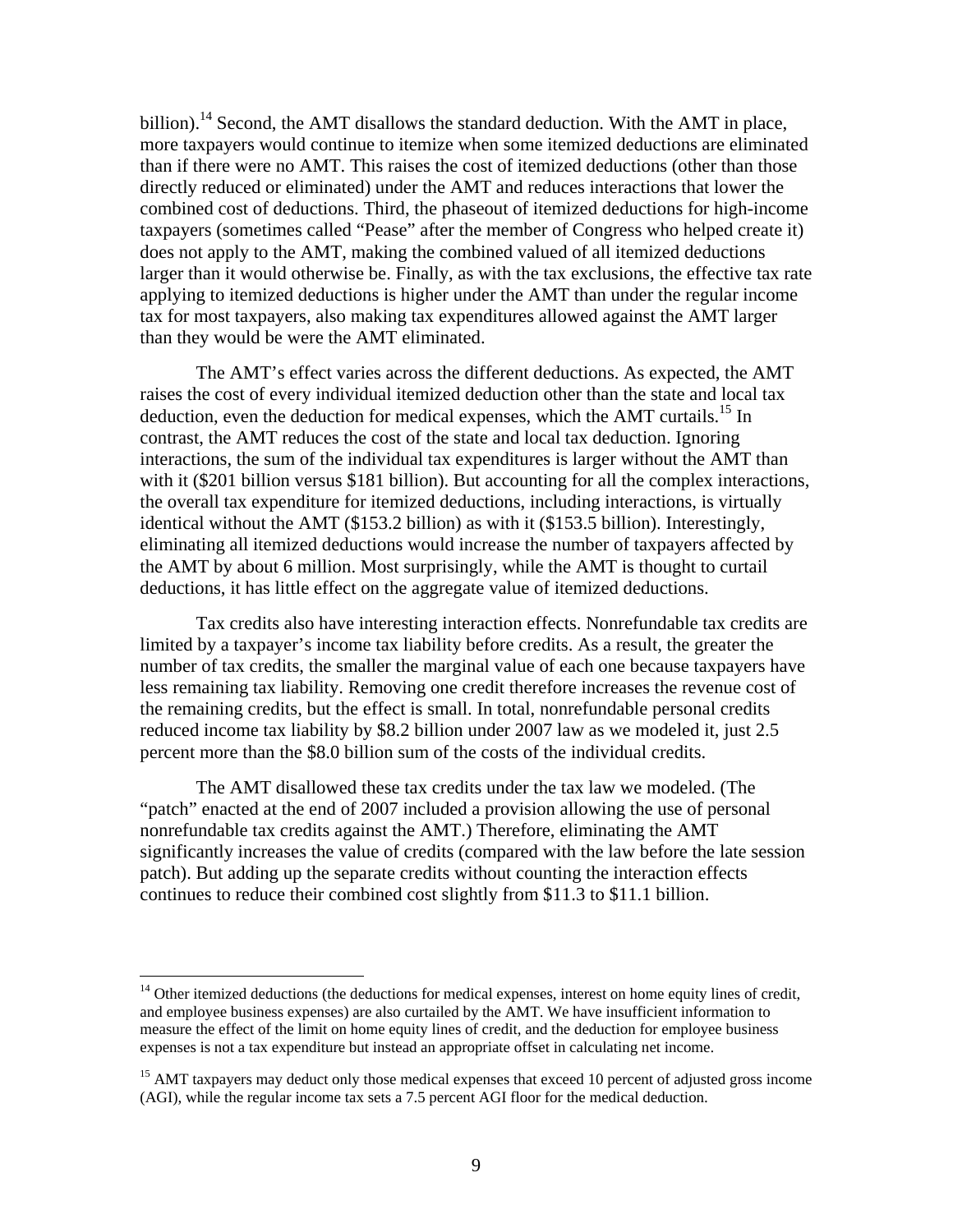Finally, the refundable earned income tax credit and the partially refundable child tax credit have only a small interaction effect.<sup>16</sup> The two provisions would be additive, except for a small interaction effect from a provision that allows an additional child credit to certain families with three or more children based on the relationship of payroll taxes paid to the EITC. Because the AMT allows both credits, the revenue losses are virtually the same with and without the AMT.

Taken as a whole, the individual income tax expenditures that we modeled reduce income tax revenues by \$760 billion, about 75 percent of 2007 income tax liability or about 43 percent of tax liability grossed up to include the tax expenditures. Ignoring all interaction effects would drop the revenue cost almost 8 percent to \$702 billion. Without the AMT, both the total cost of tax expenditures (\$747 billion) and the error from ignoring interaction effects (about 5 percent of the total cost, or \$35 billion) would be smaller. Although it may seem counterintuitive, we find that the AMT increases the total value of individual income tax expenditures when interactions are accounted for by about \$14 billion, or 2 percent. Simply adding up the separate provisions, however, tax expenditures would be calculated as slightly lower (about \$8 billion) in the presence of AMT than without it.

## **Distribution of Individual Income Tax Expenditures**

 $\overline{a}$ 

Tax expenditures in the individual income tax, taken together, benefit taxpayers in all income groups. They benefit high-income taxpayers more than low-income taxpayers in absolute terms and relative to their income, but less relative to the taxes they pay. The distributional effect of eliminating tax expenditures depends on how the budgetary savings are distributed. The calculations presented here assume no AMT. The distributional results in the presence of AMT are qualitatively similar.

With no AMT, eliminating tax expenditures would reduce after-tax income by 11.4 percent in the top quintile, 6.5 percent in the bottom quintile, and 9.6 percent on average for all income groups (table 2). The drop in after-tax income would be proportionately biggest for the highest income taxpayers—13.5 percent for returns in the top 1 percent of the income distribution.

The net distributional effects of eliminating tax expenditures, however, depends on how the government uses the increased revenues. If all the revenue gained were returned to taxpayers in a tax cut or rebate equal to 9.6 percent of income for all families, then after-tax income would increase by 3.1 percent for families in the bottom quintile but decline by 1.8 percent for families in top quintile and 3.9 percent for families in the top 1 percent. $17$ 

<sup>&</sup>lt;sup>16</sup> The refundable portion of the child tax credit was limited to 15 percent of earnings above \$11,750 in 2007.

 $17$  This would reduce the top marginal tax rate to 25.4 percent and the bottom rate to 0.4 percent, but it would also require a rebate of 9.6 percent of income to taxpayers currently facing zero marginal tax rates.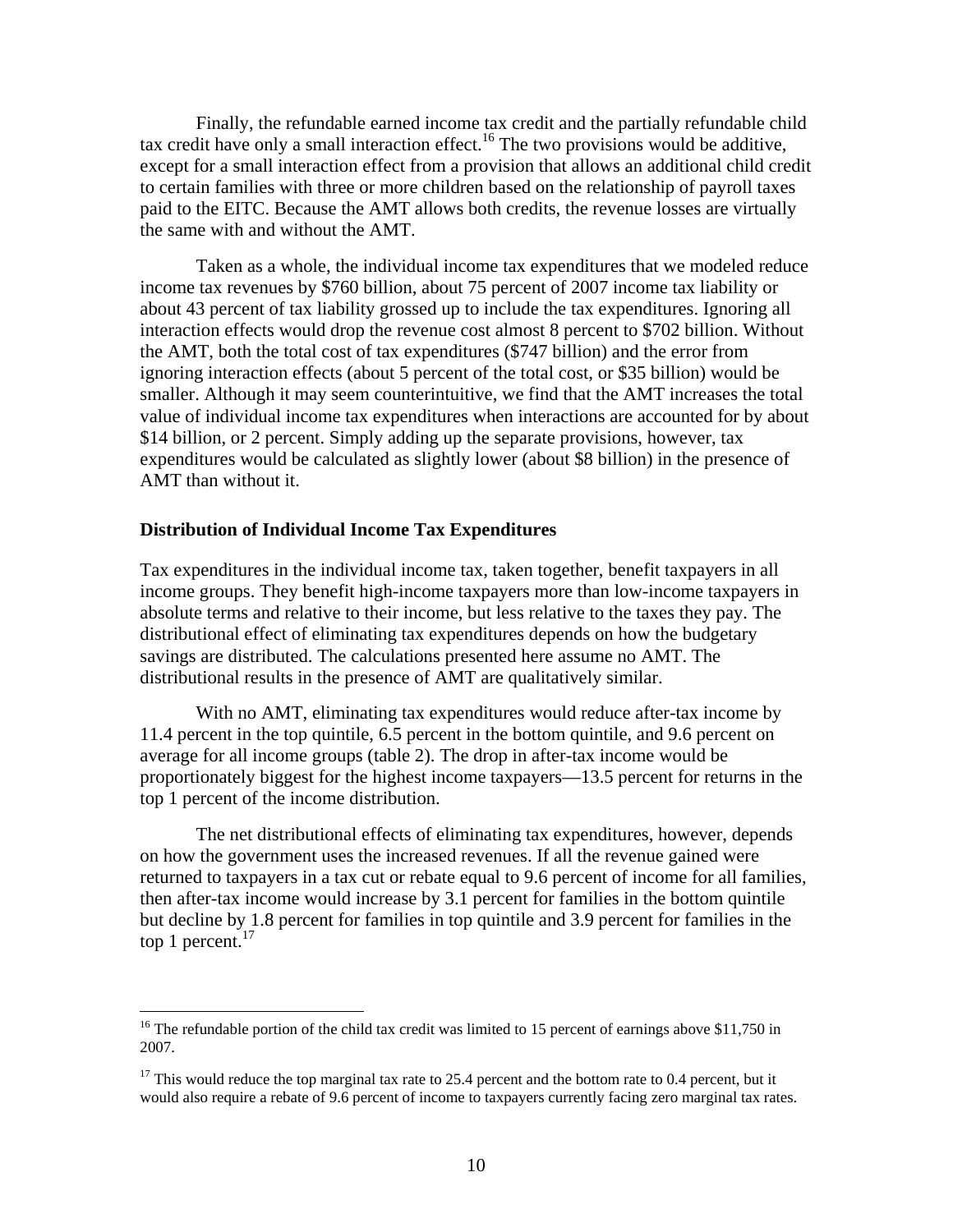#### **Table 2. Distributional Effects of Eliminating Tax Expenditures with No AMT, Tax Year 2007**

|                                                                                                 | Percent Change in After Tax Income (by quintile) |                    |                    |                    |                 |               |                    |
|-------------------------------------------------------------------------------------------------|--------------------------------------------------|--------------------|--------------------|--------------------|-----------------|---------------|--------------------|
|                                                                                                 | <b>Bottom</b>                                    | 2nd                | Middle             | <u>4th</u>         | <b>Top</b>      | <u>Top 1%</u> | Δll                |
|                                                                                                 |                                                  |                    |                    |                    |                 |               |                    |
| <b>Exclusions:</b><br>Exclusion of interest on life insurance savings                           | $-0.02$                                          | $-0.08$            | $-0.16$            | $-0.29$            | $-0.24$         | $-0.14$       | $-0.22$            |
| Net exclusion of employer contributions and earnings, employer plans <sup>1</sup>               | $-0.09$                                          | $-0.41$            | $-0.71$            | $-0.42$            | $-2.34$         | $-1.91$       | $-1.57$            |
| Exclusion of interest on tax-exempt bonds                                                       | 0.00                                             | 0.00               | $-0.01$            | $-0.04$            | $-0.24$         | $-0.50$       | $-0.15$            |
| Exclusion of employer contributions for medical insurance                                       | 0.07                                             | $-1.40$            | $-2.03$            | $-2.16$            | $-1.51$         | $-0.27$       | $-1.65$            |
| Exclusion of Social Security and railroad retirement benefits                                   | $-0.13$                                          | $-0.60$            | $-0.71$            | $-0.49$            | $-0.09$         | $-0.03$       | $-0.29$            |
| <b>Exclusion of veterans benefits</b>                                                           | 0.00                                             | $-0.02$            | $-0.06$            | $-0.09$            | $-0.06$         | $-0.01$       | $-0.06$            |
| Subtotal: Exclusions from Income, without interactions                                          | $-0.17$                                          | $-2.51$            | $-3.68$            | $-3.49$            | $-4.48$         | $-2.86$       | $-3.94$            |
| Subtotal: Exclusions from Income, with interactions                                             | $-0.54$                                          | $-2.99$            | $-3.79$            | $-3.68$            | $-4.74$         | $-2.90$       | $-4.19$            |
| <b>Above the Line Deductions:</b>                                                               |                                                  |                    |                    |                    |                 |               |                    |
| Deductibility of Student Loan Interest                                                          | 0.00                                             | $-0.01$            | $-0.02$            | $-0.02$            | $-0.01$         | 0.00          | $-0.01$            |
| Self-employed medical insurance premiums                                                        | 0.00                                             | $-0.01$            | $-0.03$            | $-0.04$            | $-0.06$         | $-0.06$       | $-0.05$            |
| Additional deduction for the blind and elderly                                                  | 0.00                                             | $-0.04$            | $-0.03$            | $-0.05$            | $-0.01$         | 0.00          | $-0.02$            |
| Subtotal: above the line deductions, without interactions                                       | 0.00                                             | $-0.06$            | $-0.08$            | $-0.11$            | $-0.08$         | $-0.06$       | $-0.08$            |
| Subtotal: above the line deductions, with interactions                                          | $-0.01$                                          | $-0.06$            | $-0.09$            | $-0.11$            | $-0.08$         | $-0.06$       | $-0.08$            |
| <b>Capital Gains and Dividends:</b>                                                             |                                                  |                    |                    |                    |                 |               |                    |
| Lower tax rates on capital gains (including ag., timber, coal)                                  | 0.00                                             | $-0.01$            | $-0.02$            | $-0.07$            | $-1.85$         | $-5.33$       | $-1.10$            |
| Lower tax rates on dividends                                                                    | 0.00                                             | $-0.01$            | $-0.01$            | $-0.05$            | $-0.22$         | $-0.44$       | $-0.14$            |
| Subtotal: special tax rates, without interactions                                               | 0.00                                             | -0.02              | $-0.03$            | $-0.12$            | $-2.07$         | $-5.77$       | $-1.24$            |
| Subtotal: special tax rates, with interactions                                                  | 0.00                                             | $-0.01$            | $-0.04$            | $-0.12$            | $-2.11$         | $-5.87$       | $-1.26$            |
| <b>Itemized Deductions:</b>                                                                     |                                                  |                    |                    |                    |                 |               |                    |
| Deductibility of Mortgage interest on owner-occupied homes                                      | $-0.01$                                          | $-0.06$            | $-0.27$            | $-0.78$            | $-1.44$         | $-0.72$       | $-1.03$            |
| Deductibility of State and local taxes <sup>2</sup>                                             | 0.00                                             | $-0.03$            | $-0.12$            | $-0.43$            | $-1.51$         | $-1.92$       | $-0.98$            |
| Deductibility of Charitable Contributions                                                       | 0.00                                             | $-0.02$            | $-0.09$            | $-0.26$            | $-0.74$         | $-1.04$       | $-0.49$            |
| Deductibility of Casualty Losses                                                                | 0.00                                             | 0.00               | 0.00               | 0.00               | $-0.01$         | $-0.01$       | 0.00               |
| Deductibility of Medical Expenses                                                               | 0.00                                             | $-0.04$            | $-0.07$            | $-0.11$            | $-0.06$         | $-0.02$       | $-0.07$            |
| Subtotal: itemized deductions, without interactions                                             | $-0.01$                                          | $-0.15$            | $-0.55$            | $-1.58$            | $-3.76$         | $-3.71$       | $-2.57$            |
| Subtotal: itemized deductions, with interactions                                                | $-0.02$                                          | $-0.11$            | $-0.38$            | $-1.09$            | $-2.91$         | $-3.24$       | $-1.97$            |
| Nonrefundable Credits:                                                                          |                                                  |                    |                    |                    |                 |               |                    |
| <b>HOPE tax credit</b>                                                                          | $-0.01$                                          | $-0.09$            | $-0.10$            | $-0.08$            | $-0.02$         | 0.00          | $-0.05$            |
| Lifetime learning tax credit                                                                    | $-0.01$                                          | $-0.05$            | $-0.06$            | $-0.04$            | 0.00            | 0.00          | $-0.02$            |
| Credit for child and dependent care expenses                                                    | 0.00                                             | $-0.03$            | $-0.08$            | $-0.06$            | $-0.03$         | 0.00<br>0.00  | $-0.04$            |
| Low and moderate income savers credit<br>Subtotal: non-refundable credits, without interactions | $-0.03$<br>$-0.05$                               | $-0.11$<br>$-0.28$ | $-0.07$<br>$-0.31$ | $-0.03$<br>$-0.21$ | 0.00<br>$-0.05$ | 0.00          | $-0.02$<br>$-0.13$ |
| Subtotal: non-refundable credits, with interactions                                             | $-0.05$                                          | $-0.28$            | $-0.33$            | $-0.23$            | $-0.06$         | 0.00          | $-0.14$            |
| <b>Refundable Credits:</b>                                                                      |                                                  |                    |                    |                    |                 |               |                    |
| Child credit3                                                                                   | $-0.05$                                          | $-0.96$            | $-1.31$            | $-0.98$            | $-0.25$         | 0.00          | $-0.57$            |
| Earned income tax credit3                                                                       | $-5.35$                                          | $-3.99$            | $-0.88$            | $-0.02$            | 0.00            | 0.00          | $-0.56$            |
| Subtotal: refundable credits, without interactions                                              | $-5.40$                                          | $-4.95$            | $-2.19$            | $-1.00$            | $-0.25$         | 0.00          | $-1.13$            |
| Subtotal: refundable credits, with interactions                                                 | $-5.49$                                          | $-5.00$            | $-2.20$            | $-0.99$            | $-0.25$         | 0.00          | $-1.14$            |
| Total: all provisions without interactions                                                      | $-5.63$                                          | $-7.97$            | $-6.84$            | $-6.51$            | $-10.69$        | $-12.40$      | $-9.09$            |
| Total: all provisions with interactions                                                         | $-6.52$                                          | $-8.16$            | $-6.76$            | $-6.79$            | $-11.36$        | $-13.53$      | $-9.57$            |
| Total: all provisions with interactions and approximately revenue neutral tax cut               | $-5.93$                                          | $-5.85$            | $-2.30$            | $-0.07$            | 1.74            | 4.18          | 0.13               |

#### **Notes**

1. Tax expenditure is revenue loss attributable to deduction/exclusion for contributions and earnings net of any tax on withdrawals

2. Includes both deductiblity of state and local tax on owner-occupied homes and deductibilty of other nonbusiness state and local taxes

3. Includes both refundable and nonrefundable portions

1

Alternatively, eliminating tax expenditures could be used to pay for an across-theboard 44 percent reduction in all marginal tax rates, so the top rate could be cut to about 19.6 percent and the bottom rate to  $5.6$  percent.<sup>18</sup> This revenue-neutral change would on balance help the highest income taxpayers the most because the value of tax expenditures

<sup>&</sup>lt;sup>18</sup> Given behavioral responses, which are incorporated into official revenue estimates, the rates could be cut even more.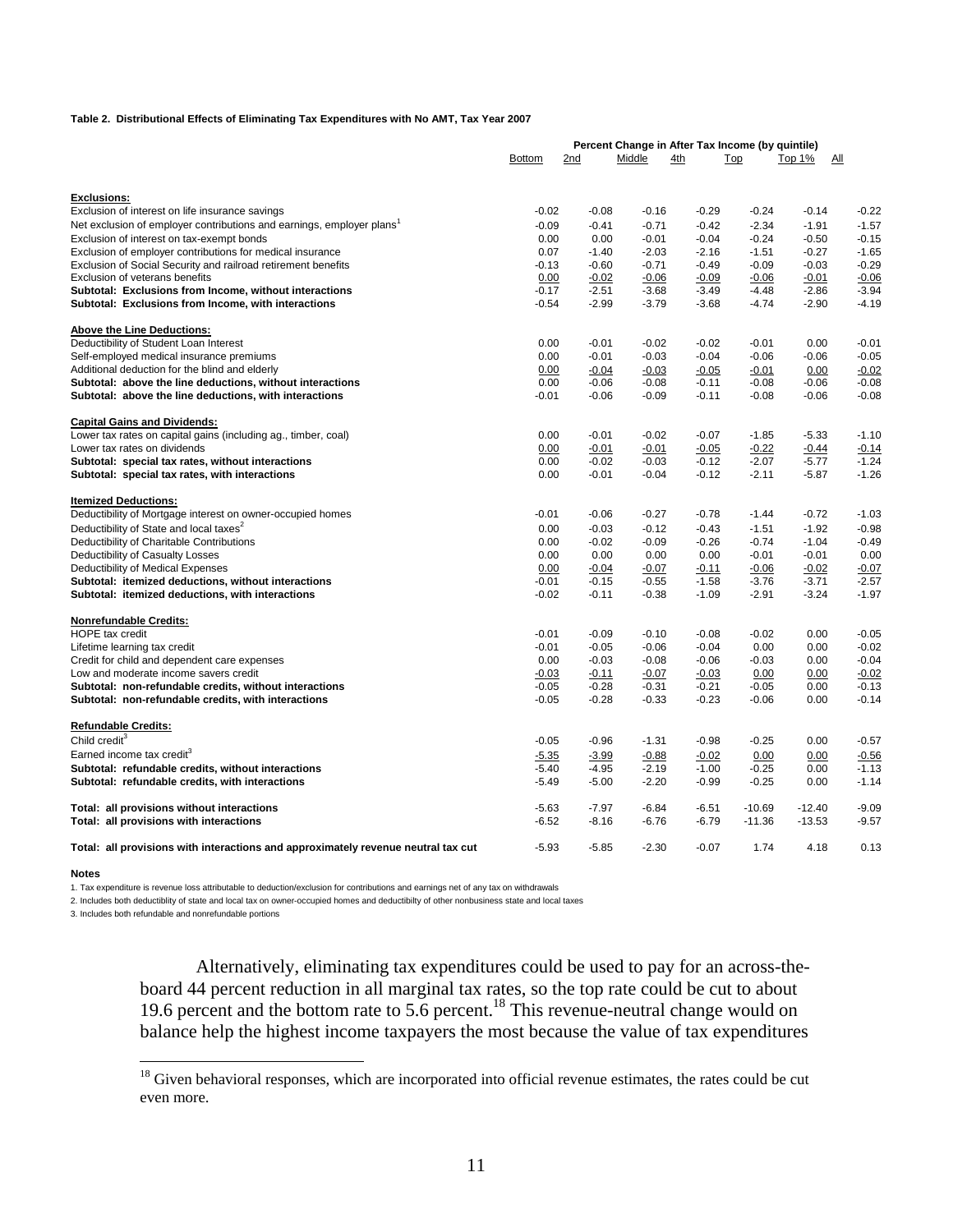declines as a share of tax liability. With tax expenditures eliminated and marginal tax rates cut proportionately to keep revenue constant, after-tax income would increase by 1.7 percent in the top quintile and by 4.2 percent for the top 1 percent of taxpayers. It would decline in all other quintiles, with the biggest decline (about 5.9 percent) in the bottom two quintiles (see bottom row of table 2).

Finally, the revenue raised from eliminating tax expenditures could be used to finance increased government spending. If the benefits of this spending were equal in absolute dollars for all families, the change would be even more progressive than the effects of an equal tax cut as a share of income because the loss in tax preferences, which would constitute a larger share of income for people with higher incomes, would finance increased benefits that decline relative to income as household income rises.

The distributional effects of removing tax expenditure provisions differ greatly across groups of provisions. Eliminating exclusions lowers after-tax income relatively more for higher-income than for lower-income taxpayers, but their value declines as a share of income at very high income levels. The major exclusions are those for contributions to and earnings from employer-sponsored pension plans (net of taxes on pension benefits) and for employer contributions for medical insurance. Higher-income people generally benefit more from exclusions than those in lower income tax brackets both because they are more likely to be covered by employer pensions and health insurance and because exemptions are worth more to them. But because contributions to tax-qualified pension plans are capped and health insurance outlays do not rise that much with income at the very top, the very highest income taxpayers receive proportionately less benefit from the tax exemptions.

Above-the-line deductions (student loans, higher education expenses, selfemployed medical insurance premiums) provide the biggest income gain to middleincome taxpayers and almost no gain to taxpayers in the bottom quintile. Lower tax rates on capital gains and dividends disproportionately benefit the top 1 percent of taxpayers and provide little income gain for anyone else. Itemized deductions provide much larger income gains for high-income than for low-income taxpayers, most of whom use the standard deduction. Nonrefundable credits (child care credits, tuition credits for higher education, and the savers' credit) give the biggest percentage gains for middle-income taxpayers and almost no benefits to the top quintile (because most phase out at higher incomes) and bottom quintile (because they are not refundable). The combination of the child tax credit and EITC offers the biggest income gains for taxpayers in the bottom two quintiles of the income distribution, but the nonrefundable portion of the child credit also provides some benefits in the middle of the income distribution.

To sum up, tax expenditures in the aggregate are a larger share of income, but a smaller share of taxes paid, for high-income taxpayers than for those with low incomes. The distributional effect of replacing all tax expenditures with rate cuts depends on how rates are cut. Reducing all tax rates by the same percentage in place of all tax expenditures would on average help high-income taxpayers and hurt lower-income taxpayers. Cutting all tax rates by equal *percentage points* (or an equal percentage of income) to replace all tax expenditures would on average help low-income taxpayers and hurt high-income taxpayers. And replacing tax expenditures with equal per capita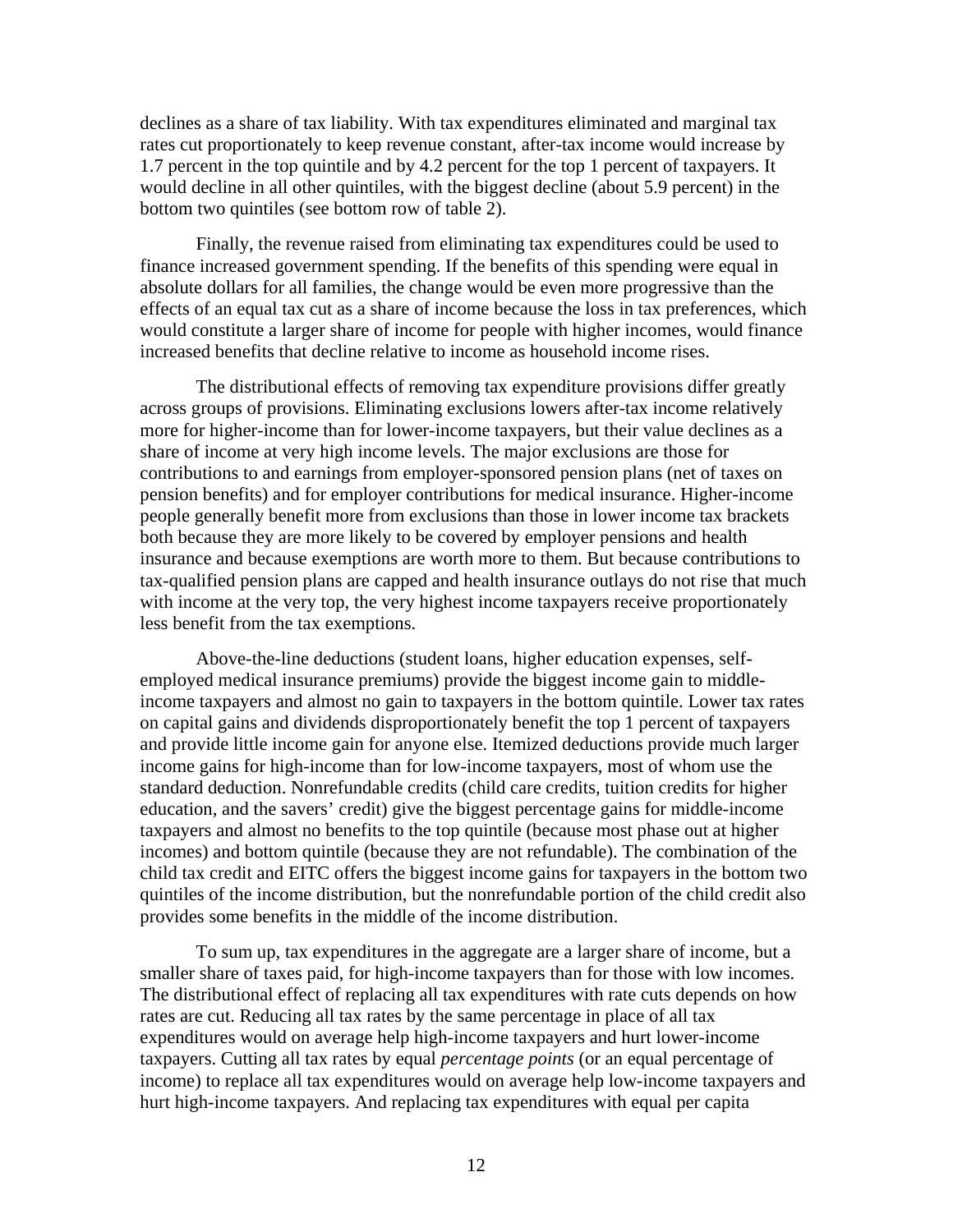increases in direct expenditures would benefit low-income taxpayers even more. Of course, large redistributions would also occur *within* income groups: relatively larger users of preferences would more likely lose from the changes while relatively smaller users would gain.

## **Opportunity Cost of Tax Expenditures**

1

Like direct spending programs, tax expenditures crowd out other spending and require higher tax rates than otherwise needed. Nonbusiness individual income tax expenditures reduced 2007 federal income tax revenues by as much as \$761 billion—and \$747 billion with no AMT (table 1). That amount exceeds total spending on national defense (\$599 billion) or nondefense discretionary spending (\$521 billion) in fiscal year 2008 (Congressional Budget Office 2007). It dwarfs the \$70 billion cost of eliminating the AMT in 2007 (the patch cost about \$50 billion). Clearly, tax expenditures have a significant opportunity cost.

Often, although not always, direct spending programs might be more costeffective or better meet policy goals. For example, most of the benefit of the tax exclusion for employer-sponsored health insurance goes to high-income people who would likely have insurance even without a subsidy; very little goes to lower-income people who most need help (Burman et al. 2007). The tax exclusion also subsidizes overly generous health insurance that may encourage overspending on health care. Replacing the exclusion with a refundable tax credit would be an improvement, but a better option might be to cap or eliminate the tax exclusion and use the income and payroll tax revenues saved to pay for expanded access to publicly funded health insurance.<sup>19</sup>

Some conservatives object to the concept of tax expenditures, arguing that "the tax expenditure concept relies heavily on a normative notion that shielding certain taxpayer income from taxation deprives government of its rightful revenues" (Saxton 1999, i). In fact, tax expenditures, like direct expenditures, require much higher tax rates than otherwise needed. For example, we estimate that eliminating all tax expenditures could finance a 44 percent across-the-board reduction of income tax rates (with no AMT). That would constitute a cut in the top marginal income tax rate from 35 percent to less than 20 percent with no revenue loss.

Of course, eliminating all tax expenditures is neither politically feasible nor desirable. Some advance important public policy goals comparatively effectively, and some (not necessarily the same ones) enjoy overwhelming bipartisan support. Eliminating all tax expenditures would be regressive if the increased revenues were used to reduce all income tax rates proportionately, raising taxes on the two lowest income quintiles by an average of 6 percent of income while cutting taxes on the top 1 percent by about 4 percent of income (table 2). Alternative tax rate structures (including a refundable tax credit) could be designed, however, to be as or more progressive than the current

 $19$  Feldstein and Gruber (1995) conclude that eliminating the ESI exclusion could fund universal access to health insurance and reduce overall medical spending.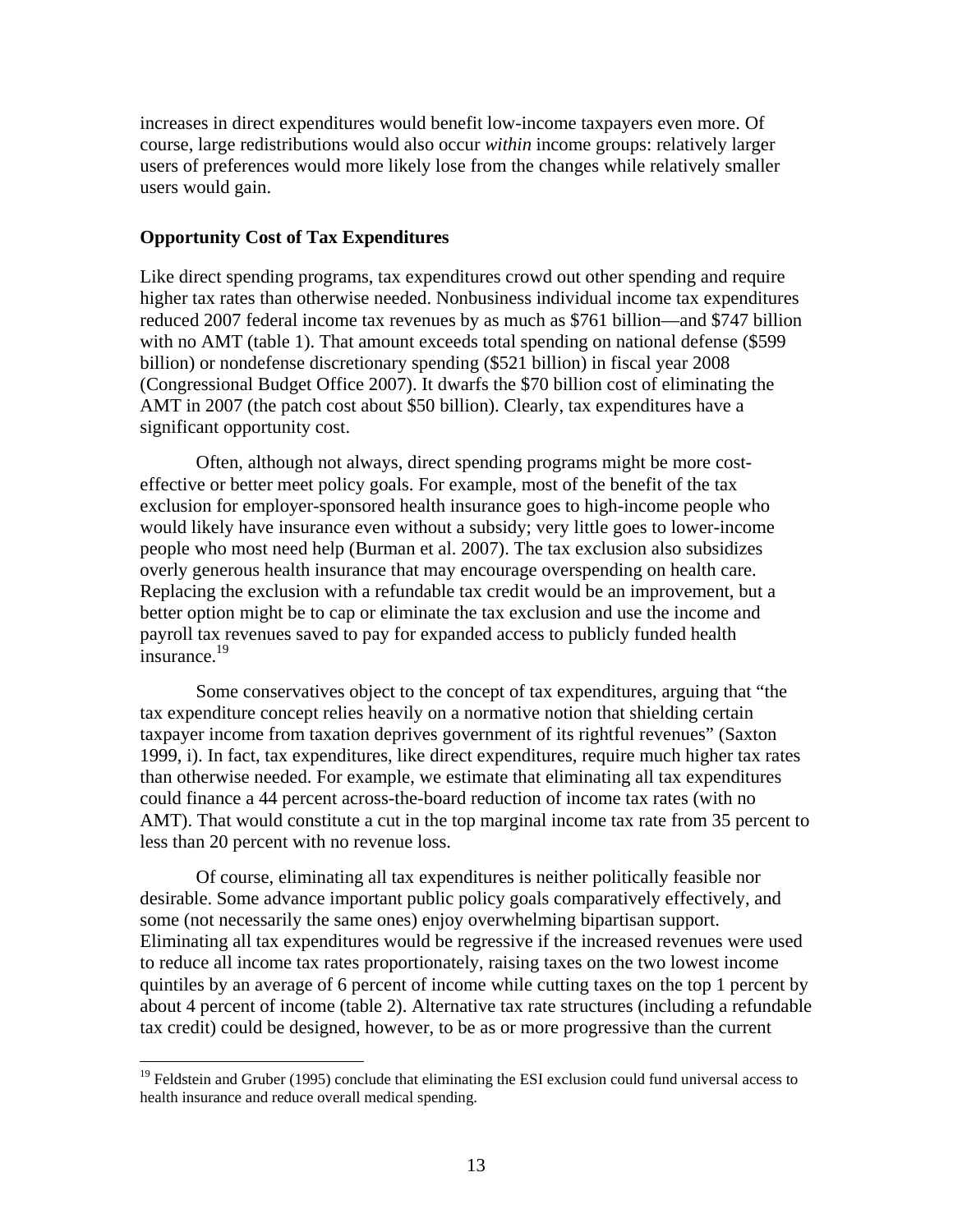system. Replacing some tax expenditures with spending programs that aid low- and moderate-income households could make the entire system of fiscal transfers more progressive.

The key point is that tax expenditures are a very large part of government spending. Reducing those of lesser merit could yield budgetary saving that could fund policy goals of liberals and conservatives alike.

## **Conclusions**

Tax expenditures have increased as a share of GDP over the past three decades and now add up to a strikingly large share of individual income tax revenues. OMB and JCT annually display lists of tax expenditures and their revenue costs, but those official presentations do not enable computation of the total cost of all tax expenditures because eliminating some could raise or lower the gains from eliminating others. Using the TPC tax simulation model, we estimate for 2007 (before the AMT patch) that eliminating a large share of nonbusiness individual income tax expenditures would raise about 8 percent more revenue than the sum of individual estimates for each provision. The interactions among tax expenditure provisions raise revenues mainly because eliminating some tax expenditures pushes taxpayers into higher marginal rate brackets, raising the revenue gain from eliminating additional ones. For itemized deductions, however, the gain from their complete elimination is less than the sum of the gains from the separate provisions because removing one deduction leads some taxpayers to switch to the standard deduction and thus reduces the incremental gain from eliminating additional deductions.

The AMT affects the overall cost of tax expenditures, but not in the direction one might expect. Although it disallows some tax expenditures (the largest being the state and local tax deductions) and reduces others, the AMT *raises* the cost of tax expenditures because it raises marginal tax rates of most individuals who pay it. In addition, because the AMT has no standard deduction, the negative interaction effects from removing additional itemized deductions under the regular tax are absent for taxpayers subject to AMT.

Tax expenditures vary in their distributional effects; special rates for capital gains and dividends disproportionately favor the highest income taxpayers, while refundable credits go almost entirely to taxpayers in the bottom two income quintiles. Overall, individual tax expenditures raise after-tax incomes more for high-income than for lowerincome taxpayers, so their net effect is regressive. That conclusion depends, however, on what the tax rate structure would be like in their absence. If, for example, the alternative to tax expenditures were a proportional across-the-board cut in marginal income tax rates, higher-income groups would see their after-tax incomes increase on average and lowerincome groups would lose out. Alternatively, if revenue from eliminating tax expenditures were used to fund an equal per capita increase in direct expenditures, lowerincome groups would be the biggest winners.

The tax expenditures we estimated have a huge opportunity cost—about \$750 billion in tax year 2007 alone. These revenues could be used to lower marginal tax rates,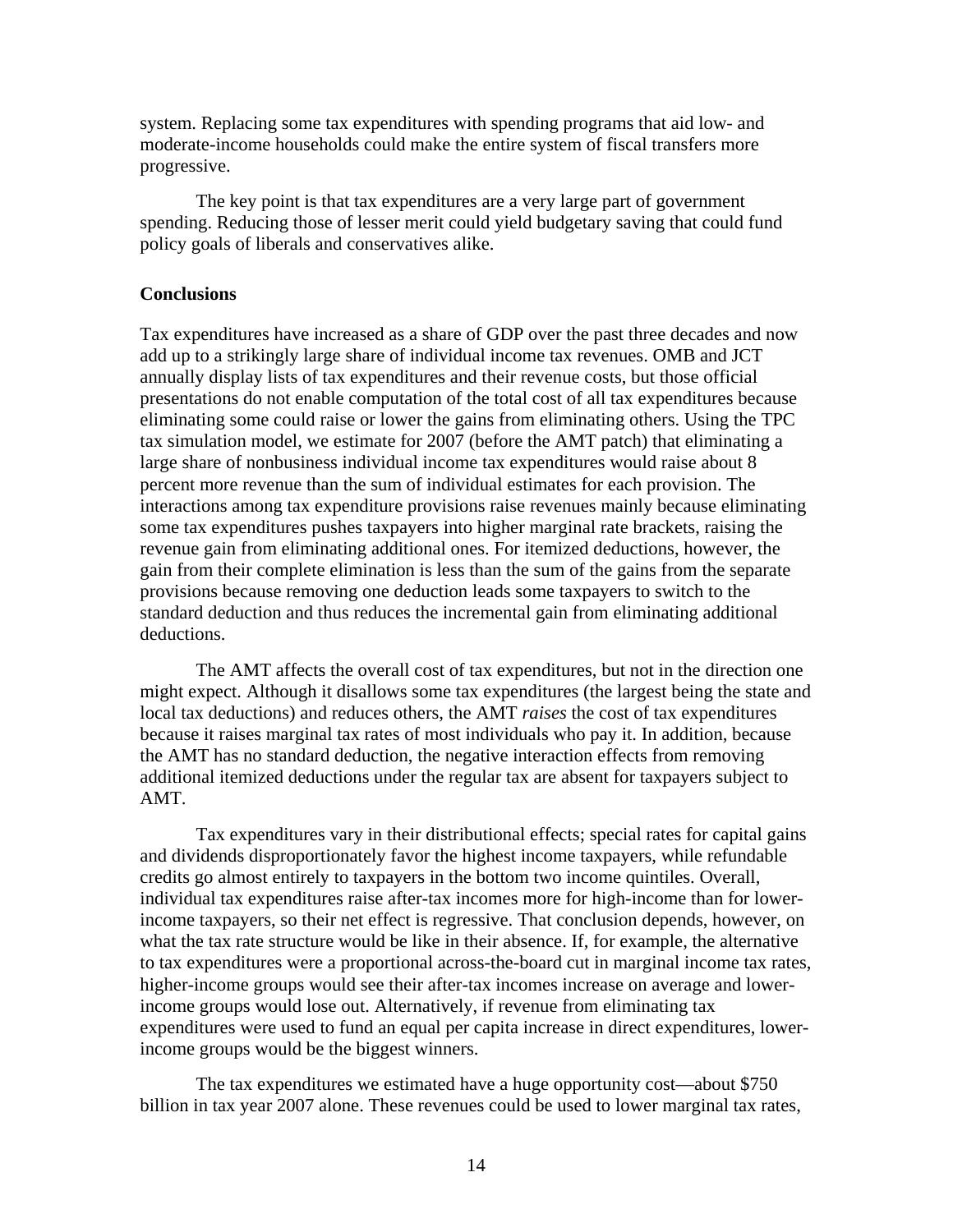fund more social programs, improve infrastructure, eliminate budget deficits, or promote various other purposes. If used to lower rates across the board, for example, the top marginal income tax rate could fall to 20 percent. While many tax expenditures further important social goals that are worth public fiscal support, either through continued tax subsidies or direct spending programs, others are of more dubious merit. The savings from paring back provisions with lesser economic justification could be used to advance the policy goals of liberals and conservatives alike.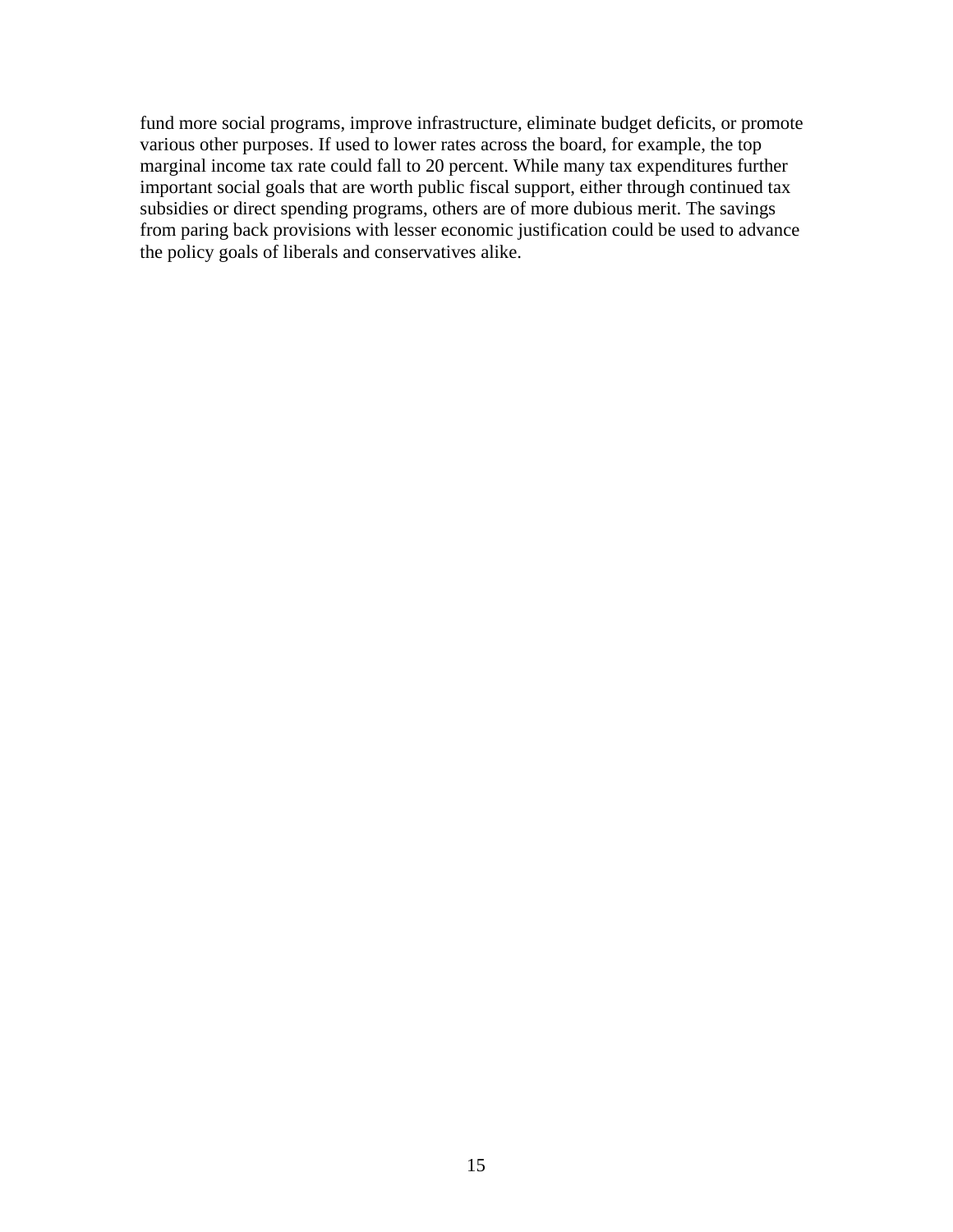# **Appendix**

**Appendix - Comparison of TPC Estimates with OMB and JCT.**

|                                                                  | <b>TPC</b><br>w/ AMT | <b>OMB</b>                      | JCT   |  |
|------------------------------------------------------------------|----------------------|---------------------------------|-------|--|
|                                                                  | CY <sub>07</sub>     | (FY07)<br>(billions of dollars) |       |  |
| <b>Exclusions:</b>                                               |                      |                                 |       |  |
| Exclusion of interest on life insurance savings                  | 18.3                 | 18.3                            | 26.1  |  |
| Net exclusion of contributions and earnings for retirement plans | 126.8                |                                 |       |  |
| <b>Employer contributions</b>                                    |                      | 49.2                            |       |  |
| Employee contributions to DC plans                               |                      | 42.4                            | 108.6 |  |
| <b>IRAs</b>                                                      |                      | 5.7                             | 15.5  |  |
| Keogh plans                                                      |                      | 10.9                            | 8.8   |  |
| Exclusion of interest on tax-exempt bonds                        | 12.2                 | 26.2                            | 25.4  |  |
| Exclusion of employer contributions for medical insurance        | 137.7                | 141.3                           | 105.7 |  |
| Exclusion of Social Security and railroad retirement benefits    | 23.0                 | 26.9                            | 22.4  |  |
| <b>Exclusion of veterans benefits</b>                            | 5.2                  | 4.2                             | 3.5   |  |
| Subtotal: Exclusions from Income, without interactions           | 323.3                | 325.1                           | 316.0 |  |
| <b>Above the Line Deductions:</b>                                |                      |                                 |       |  |
| Deductibility of Student Loan Interest                           | 1.1                  | 0.8                             | 0.9   |  |
| Self-employed medical insurance premiums                         | 3.8                  | 4.4                             | 3.8   |  |
| Additional deduction for the blind and elderly                   | 1.5                  | 2.2                             | 1.7   |  |
| Subtotal: above the line deductions, without interactions        | 6.4                  | 7.4                             | 6.4   |  |
| <b>Capital Gains and Dividends:</b>                              |                      |                                 |       |  |
| Lower tax rates on long-term capital gains                       | 83.7                 | 53.1                            | 127.1 |  |
| Lower tax rates on qualifying dividends                          | 11.1                 | 0.0                             |       |  |
| Subtotal: special tax rates, without interactions <sup>2</sup>   | 94.8                 | 53.1                            | 127.1 |  |
| <b>Itemized Deductions:</b>                                      |                      |                                 |       |  |
| Deductibility of Mortgage interest on owner-occupied homes       | 92.4                 | 79.9                            | 73.7  |  |
| Deductibility of State and Local Taxes                           | 39.0                 |                                 |       |  |
| Property taxes on residences                                     |                      | 15.5                            | 16.8  |  |
| Income and other taxes                                           |                      | 33.7                            | 33.9  |  |
| Deductibility of Charitable Contributions                        | 43.3                 | 47.4                            | 41.9  |  |
| Deductibility of Casualty Losses                                 | 0.4                  | 0.3                             | 0.8   |  |
| Deductibility of Medical Expenses                                | 5.6<br>180.7         | 4.2                             | 8.4   |  |
| Subtotal: itemized deductions, without interactions              |                      | 181.0                           | 175.5 |  |
| <b>Nonrefundable Credits:</b>                                    |                      |                                 |       |  |
| <b>HOPE</b> tax credit                                           | 2.6                  | 3.3                             | 3.1   |  |
| Lifetime learning tax credit                                     | 1.6                  | 2.2                             |       |  |
| Credit for child and dependent care expenses <sup>3</sup>        | 1.9                  | 2.8                             | 3.0   |  |
| Low and moderate income savers credit                            | 1.9                  | 0.7                             | 0.9   |  |
| Subtotal: non-refundable credits, without interactions           | 8.0                  | 9.0                             | 7.0   |  |
| <b>Refundable Credits:</b>                                       |                      |                                 |       |  |
| Child credit <sup>4</sup>                                        | 44.9                 | 47.5                            | 45.0  |  |
| Earned income tax credit <sup>4</sup>                            | 43.7                 | 41.8                            | 44.7  |  |
| Subtotal: refundable credits, without interactions               | 88.6                 | 89.3                            | 89.7  |  |
| Total: all provisions without interactions                       | 701.8                | 664.9                           | 721.7 |  |

**Notes**

1. Tax expenditure is revenue loss attributable to deduction/exclusion for contributions and earnings net of any tax on withdrawals

2. OMB does not consider the lower tax rates on capital gains and dividends on corporate stock to be a tax expenditure

3. JCT includes the value of the exclusion of employer provided child care

4. Includes both refundable and nonrefundable portion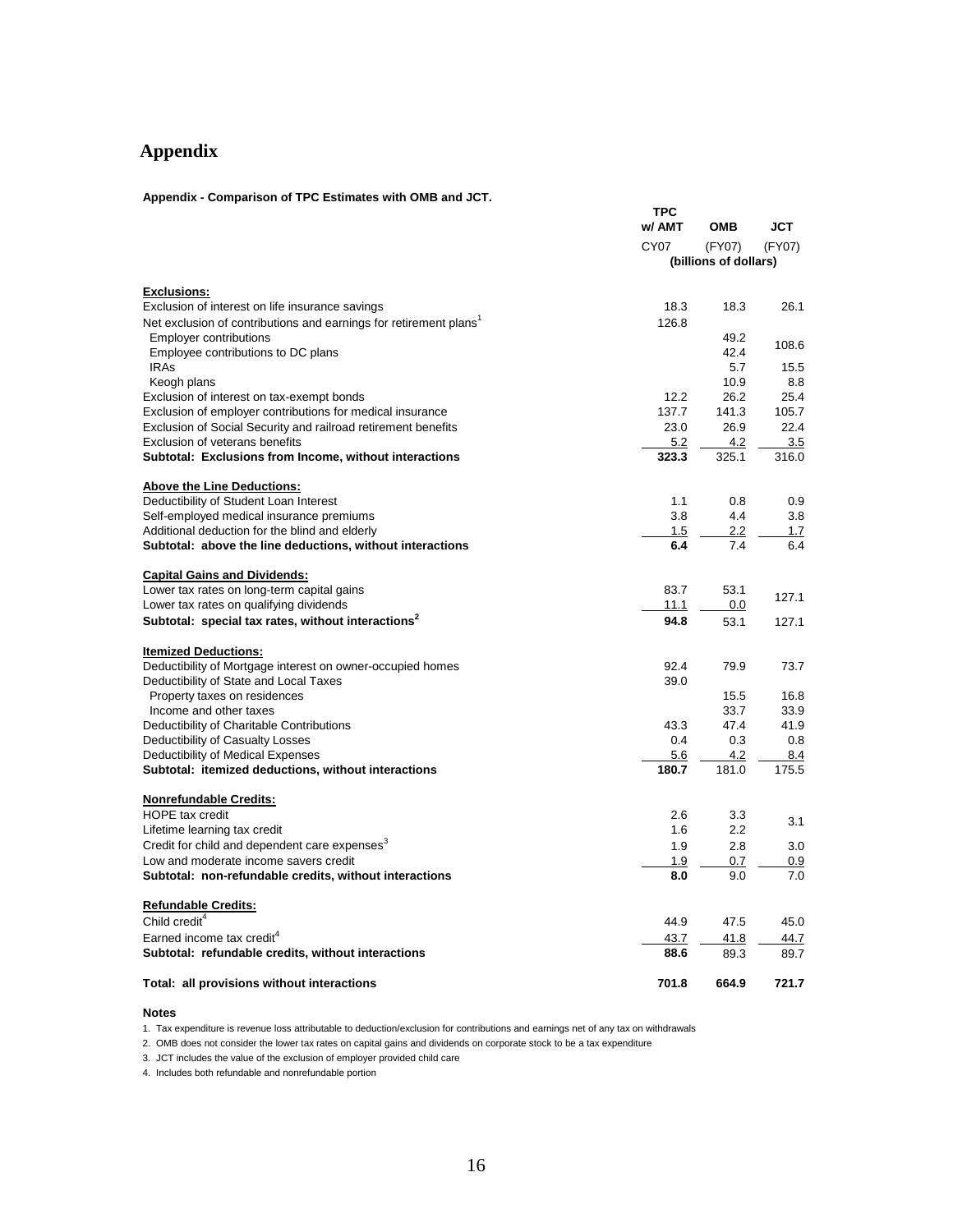## **References**

- Altshuler, Rosanne, and Robert D. Dietz. Forthcoming. "Reconsidering Tax Expenditure Estimation: Challenges and Reforms." *National Tax Journal*.
- Burman, Leonard E. 2003. "Is the Tax Expenditure Concept Still Relevant?" *National Tax Journal* 56(3): 613–28.
- Burman, Leonard E., Jason Furman, Greg Leiserson, and Roberton C. Williams. 2007. "An Evaluation of the President's Proposed Standard Deduction for Health Insurance." *Tax Notes* 114(10), March 12.
- Carroll, Robert, David Joulfaian, and James Mackie. Forthcoming. "Income versus Consumption Tax Baselines for Tax Expenditures." *National Tax Journal*.
- Congressional Budget Office (CBO). 2007. *The Budget and Economic Outlook: An Update.* Washington, DC: CBO. http://www.cbo.gov/ftpdocs/85xx/doc8565/08- 23-Update07.pdf.
- Davie, Bruce. 1994. "Tax Expenditures in the Federal Excise Tax System." *National Tax Journal* 47(1): 39–62.
- Feldstein, Martin, and Jonathan Gruber. 1995. "A Major Risk Approach to Health Insurance Reform." In *Tax Policy and the Economy,* vol. 9, edited by James M. Poterba (39–63). Cambridge, MA: MIT Press.
- Joint Committee on Taxation. 2007. "Estimates of Federal Tax Expenditures for Fiscal Years 2007-2011." JCS-3-07. September 24.
- ———. 2008. "A Reconsideration of Tax Expenditure Analysis." JCX-37-08. May 12.
- Leiserson, Greg, and Jeffrey Rohaly. 2006. "The Individual Alternative Minimum Tax Historical Data and Projections." Washington, DC: Tax Policy Center. http://www.urban.org/url.cfm?ID=901012.
- Saxton, Jim. 1999. "Tax Expenditures: A Review and Analysis." Washington, DC: Joint Economic Committee. http://www.house.gov/jec/fiscal/tax/expend.pdf.
- Shaviro, Daniel. 2007. "Rethinking Tax Expenditures and Fiscal Language." Mimeo.
- Steuerle, C. Eugene. 2008. *Contemporary U.S. Tax Policy*. 2nd ed. Washington, DC: Urban Institute Press.
- Surrey, Stanley S., and Paul R. McDaniel. 1985. *Tax Expenditures*. Cambridge, MA: Harvard University Press.